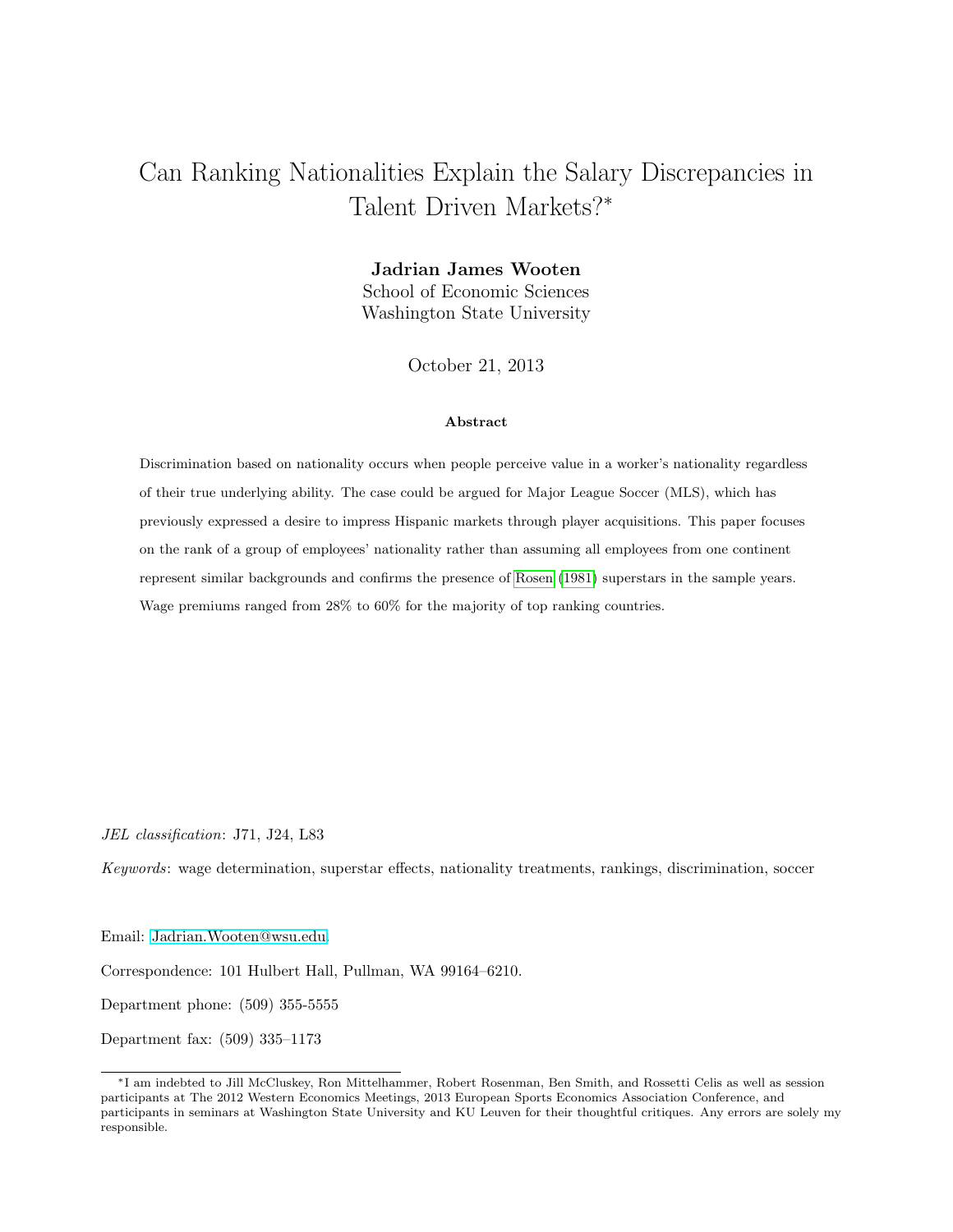# 1 Introduction

"The phrase 'Brazilian soccer player' is like the phrases 'French chef' or 'Tibetan monk.' The nationality expresses an authority, an innate vocation for the job–whatever the natural ability."

Alex Bellos, author of Futebol: The Brazilian Way of Life

A Brazilian soccer agent told author Alex Bellos a story about exporting Brazilian players overseas, "It's sad to say, but it is much easier selling, for example, a crap Brazilian than a brilliant Mexican. The Brazilian gets across the image of happiness, party, carnival. Irrespective of talent, it is very seductive to have a Brazilian in your team." There are a number of individual issues involved in the labor negotiation process, but the main focus is on salaries and benefits. Salaries in markets with superstars, as noted in seminal work by [Rosen](#page-22-0) [\(1981\)](#page-22-0) and [Adler](#page-22-1) [\(1985\)](#page-22-1), can result in long right–tailed distributions with a few select individuals receiving very large salaries. Salary and output differences in those talent-driven markets are attributed to either small differences in talent, which result in large shifts of demand, or in the dependency of awareness among consumers. Regardless of the driver of salary differences, superstars command significantly higher wages in these markets.

From here on, talent driven markets are characterized by markets with many eligible suppliers that are not perfect substitutes for each other because of inherent ability. In talent driven markets, employees often feel underpaid, owners and managers feel the opposite, and customers are usually stuck somewhere in between. Researchers of these talent driven labor markets have varying opinions on employee pay, but the majority follow the "superstar status" foundation, which bases an employee's earnings on expected productivity. Expected productivity is most often captured by using an employee's previous output to gauge future success. For example, a software engineer that produces a certain amount of code for a company can expect to generate a similar amount in the upcoming year as well. The goal of this paper is to examine employee valuation using owner and customer preferences to gauge the marketability of certain nationalities. Ideally, understanding how a certain nationality impacts salaries could be telling; many talent laden industries have few employees representing individual countries, which could result in extreme over and under evaluation because of relatively few data points. Previous work in sports markets collectively attribute salary differences to nationality based on continents or geographic regions, which might have the same perverse effect of individual country specifications. We instead examine how an employee's nationality ranks relative to their colleagues, rather than assuming collective characteristics among people from the same continent.

Rankings are a popular tool across many different areas of labor economics, but it appears to be absent from markets that involve specialized talent. Rankings in education are often used to measure the impact of school quality on future earnings, and find that a portion of future earnings are due to an individual's inherent potential. Unlike rankings in educational literature, talented workers send signals based on their nationality, which is beyond their control. This unchosen signal, like race, is not indicative of an employee's ability. The paper is outlined in the following way: Section 2 briefly examines previous literature on measuring the value of employee's nationality in academia and sports, Section 3 provides the theoretical foundation and hypotheses, Section 4 introduces the study of using Major League Soccer as a means to measure nationality preferences, Section 5 describes the data, Section 6 lists the empirical specifications and assumptions, Section 7 contains the results and their intuition, while Section 8 concludes and provides further research.

### 2 Literature Review

The wage literature for talent driven markets is fairly in-depth and spans a few key industries. In their investigation of academic salaries at public universities, [Moore et al.](#page-22-2) [\(1998\)](#page-22-2) found that foreign faculty members are not paid significantly different than their domestic counterparts. While a simple foreign/domestic designation may be too broad to detect a preference for particular nationalities, [Hammermesh and Pfann](#page-22-3) [\(2012\)](#page-22-3) find that economists that earn their degrees from English-speaking universities are less likely to be named a fellow of the Nobel Committee or the American Economic Association, but does not report the effect of English-language education on salaries. [Toutkoushian et al.](#page-22-4) [\(2007\)](#page-22-4) find that self–reported Asian faculty members, on average,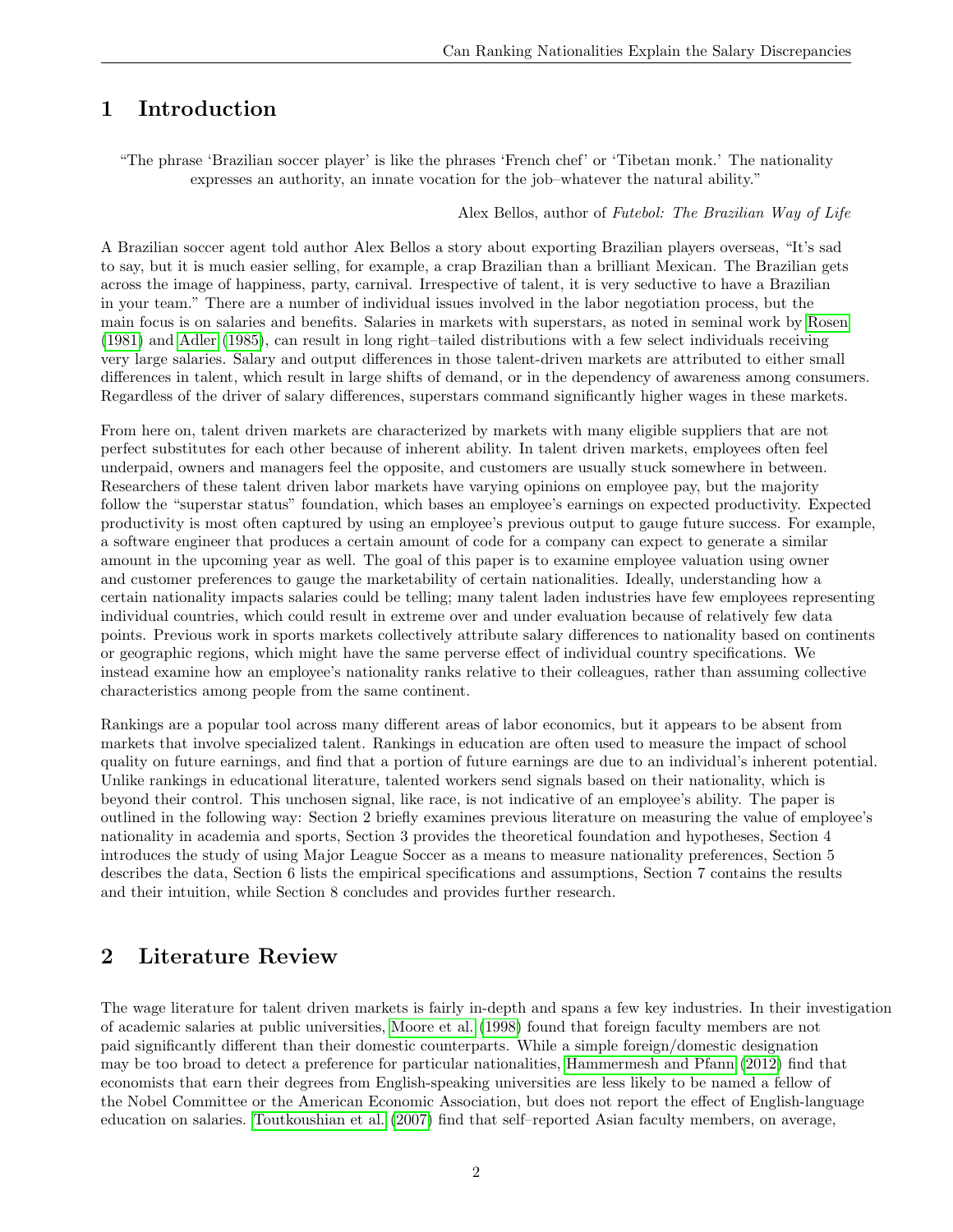report earning higher salaries compared with white faculty members across a variety of academic fields. While race is closely tied with ethnicity, there are various racial categories that span multiple continents and do not represent a clear "source" of preference for nationalities.

In the sporting industry, where nationalities are more easily controlled for, authors focus on measuring the productive inputs of a player and measure their output as either contributions to winning or their salary. Numerous studies have applied superstar effects for sports teams to estimate the wage premium associated with this status, while others have focused on evaluating the pay-for-performance link. Early on, the treatment of nationalities was flexible or nonexistent, with most authors dividing athletes into their respective continents. Not all studies devote a section to nationality [\(Lucifora and Simmons, 2003;](#page-22-5) [Wilson and Ying, 2003;](#page-22-6) [Pedace,](#page-22-7) [2008\)](#page-22-7) in the determination of player salary, but the ones that do [\(Garcia-Del-Barrio and Pujol, 2007\)](#page-22-8) often find mixed results, which may be due, in part, to lax treatments of nationality. Since 2007, few studies classify players into specific groups. Broad classifications, as those in [Lucifora and Simmons](#page-22-5) [\(2003\)](#page-22-5) and [Garcia-Del-Bar](#page-22-8)rio [and Pujol](#page-22-8) [\(2007\)](#page-22-8), ignore the heterogeneity among players and assume that all foreigners are similar in skills and desirability. Dividing players into continents [\(Wilson and Ying, 2003\)](#page-22-6) or continent and mixed-regions [\(Pedace, 2008;](#page-22-7) [Kuethe and Motamed, 2010\)](#page-22-9) recognizes that different regions of the world play different styles of soccer, and thus have different characteristics. These treatments of nationalities have only revealed that a nationality premium exists, but it does not identify what drives the salary premium.<sup>1</sup>

#### 3 Theoretical Foundation

Competitive industries exists where hiring bias may still occur because customer preferences reward owners that discriminate, however, owner preferences or co-worker discrimination cannot remain in the long–run [\(Becker, 1971\)](#page-22-10). Companies that acknowledge this pressure from customers can be rewarded through increased sales if they obtain employees that customers want to interact with [\(Kahn, 1991\)](#page-22-11).

Consider a manager that must choose between two identical employees. The traditional profit maximization condition implies that an employee's wage is equal to the value of their marginal product of labor. A firm's profit function is the difference between their revenue, which is based on the overall employee talent level and costs, which are the sum wage bills for a given amount of talent. For two identical employees with equal amounts of talent, the manager should be indifferent.

For the case instead where firm i's customers prefer domestic employees (d), those preferences enter the firm's profit equation as a range between zero and one to represent a share  $(s_i)$  of the firm's overall total level of talent  $(T_i)$ . If foreign nationalities are discounted relative to domestic talent, firms choosing to employ people with "non-desirable" nationality characteristics could attain the same level of production with a lower wage bill. However, firms that cater to customer preferences can employ the same level of talent, and therefore success, at a higher wage if the profit increase justifies such a hire. If a manager must choose between two employees with identical talent levels, but each having different nationality traits, then the  $MR_A \geq MR_B$  for a firm whose customers prefer employees from country A. The resulting wage should follow that  $w_A \geq w_B$  to satisfy the profit maximizing first order conditions.

[Wilson and Ying](#page-22-6) [\(2003\)](#page-22-6) extend a model developed by [Bodvarsson and Patridge](#page-22-12) [\(2001\)](#page-22-12) that captures the effect on the share of talent a firm employs based on owner and customer preferences for domestic talent. [Bodvarsson and Patridge](#page-22-12) [\(2001\)](#page-22-12) note that in the short run, owner discrimination can remain if inputs are not perfect substitutes.<sup>2</sup> We assume the firm i maximizes a weighted utility function of the share of talent,  $s_i$ , and profits, which are denoted  $\pi_i$ :

<span id="page-2-0"></span>
$$
U_i = \beta s_i + (1 - \beta)\pi_i \tag{1}
$$

where a firm's profit function is comprised of revenue generated from production  $(w_i)$ , as well as customer preferences for a share of talent  $(s_i)$  and the cost associated with acquiring talent. The share of domestic talent is  $s_i = \frac{t_{id}}{t_{id} + t_{if}}$ , such that

<span id="page-2-1"></span>
$$
\pi_i = R_i[w_i(T_i, s_i), s_i] - c(s_i)T_i
$$
\n(2)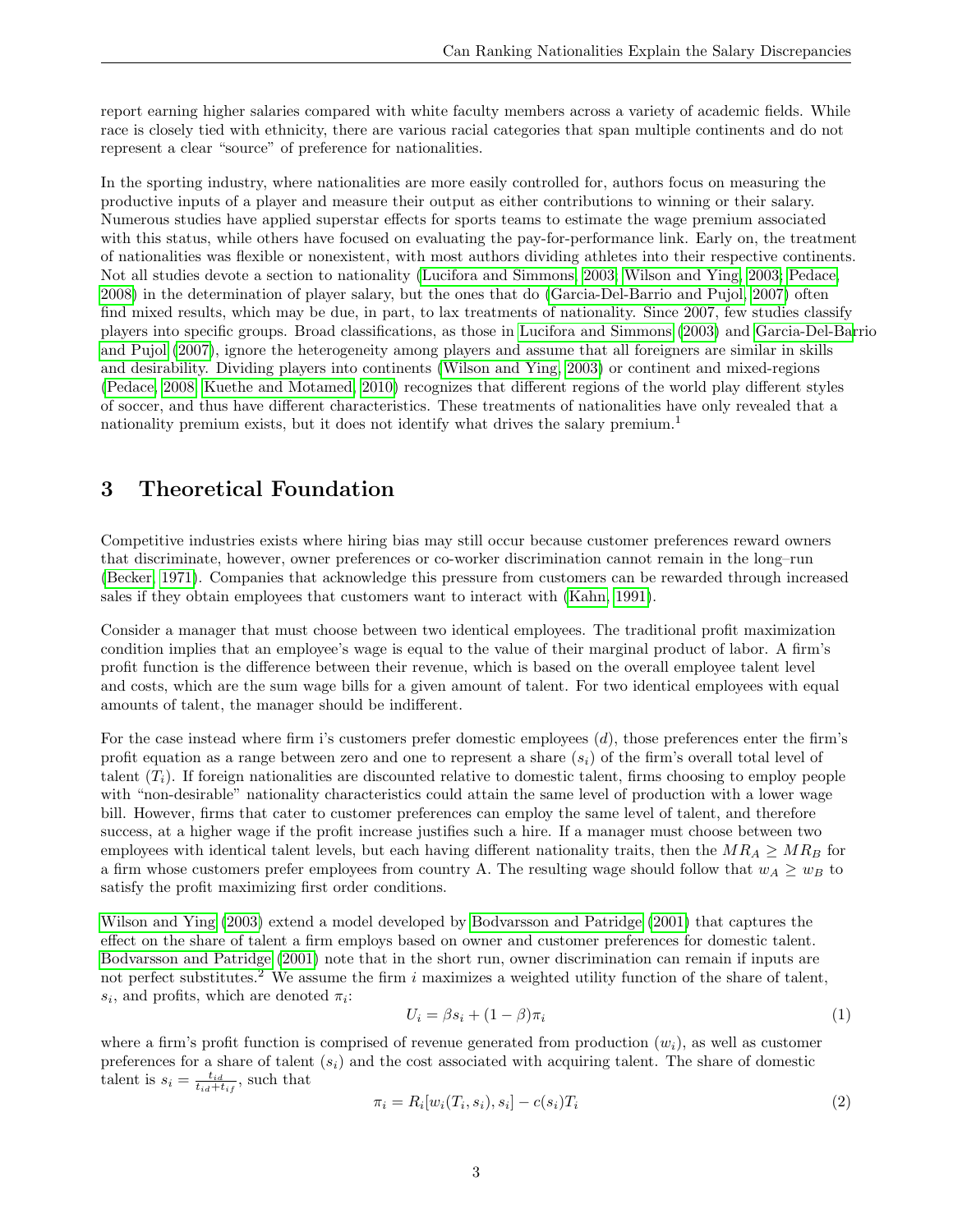In this framework, overall production  $(w_i(T_i, s_i))$  can be dependent on the level of talent a firm chooses to hire, as well as the on the share of nationalities chooses to employ. The ability for the nationality share to impact production may arise from co-worker discrimination. Total revenue for a firm  $(R_i[w_i(\cdot), s_i])$  depends on the production of the firm, as well as any lingering gains from customers preference for nationalities.

A nationality bias would alter marginal costs such that a firm's management board must pay a premium for domestic talent because the preferences of owners or customers discount certain talent. If a nationality bias was not present, we expect no wage premiums to exist. However, a nationality bias alters the marginal cost of talent such that

$$
c_i(s_i) = c_{i0}[1 + (s_i - s^*)^2] \quad if \quad s_i > s^* \tag{3}
$$

where  $s^*$  represents the share of talent in the labor pool that is available to be hired and  $c_{i0}$  is the constant marginal cost of talent if no nationality bias occurs.

Expanding equation  $(1)$  by substituting equation  $(2)$ , we express the firm's utility function as:

$$
U_i = \beta s_i + (1 - \beta)(R_i[w_i(T_i, s_i), s_i] - c(s_i)T_i)
$$
\n(4)

The first order conditions for firm  $i$  are:

<span id="page-3-1"></span>
$$
t_d: \beta s_{t_d} + (1 - \beta)[R_w(w_{T_i}T_{t_d} + w_d s_{t_d}) + (R_d s_{t_d}) - c_d s_{t_d}T - c(s)T_{t_d}] = 0
$$
\n
$$
(5)
$$

<span id="page-3-0"></span>and

$$
t_f: \beta s_{t_f} + (1 - \beta)[R_w(w_{T_i}T_{t_f} + w_d s_{t_f}) + (R_d s_{t_f}) - c_d s_{t_f}T - c(s)T_{t_f}] = 0
$$
\n(6)

where subscripts represent partial derivatives. To solve for the optimal level of talent, set equation [\(6\)](#page-3-0) equal to equation [\(5\)](#page-3-1), and reduce to find that:

$$
t_d = s^*T + \frac{\beta}{2(1-\beta)c_0} + \frac{R_w w_d + R_d}{2c_0} \tag{7}
$$

$$
t_f = (1 - s^*)T - \frac{\beta}{2(1 - \beta)c_0} + \frac{R_w w_d + R_d}{2c_0} \tag{8}
$$

If management had no nationality preferences ( $\beta = 0$ ), the share of domestic talent within the firm is indeterminate, but would be no more than the share of talent available in the labor force (s∗). If management has nationality preferences, the domestic share,  $s_i$ , would be larger than the talent share available in the talent pool. To compensate for the increased demand in the limited amount of talent, the marginal cost of that talent increases. The last term shows the relationship between the optimal share of talent given the marginal revenue of production with that talent  $(R_w w_d)$  and the additional marginal revenue generated from customer preferences  $(R_d)$ . If customers were indifferent between nationalities, such that the share of nationality would have no effect on marginal production, the entire right term collapses to zero.

Hypothesis 1: Customers and/or owners have a preference for domestic employees over foreign employees. In order to fulfill management's nationality preferences, firms must be willing to pay a higher price per unit of domestic talent hired. The same concept can be extended beyond domestic and foreign talent into any realm where customers or owners may have preferences for one group versus another.<sup>3</sup> To start, if owners are more likely biased in favor of their consumers' nationalities, Canadian firms would offer premiums for Canadian employees, whereas firms from the United States would offer premiums for employees from the United States. Using ordinary least squares, these collective nationality preferences, along with preferences for USA employees, or preferences for North American employees, are tested by collecting nationality information by continent for soccer players in Major League Soccer.

Hypothesis 2: Customers and/or owners prefer employees from "talent rich" areas over "talent poor" areas. If customers actually prefer foreign employees to domestic employees, we should expect to see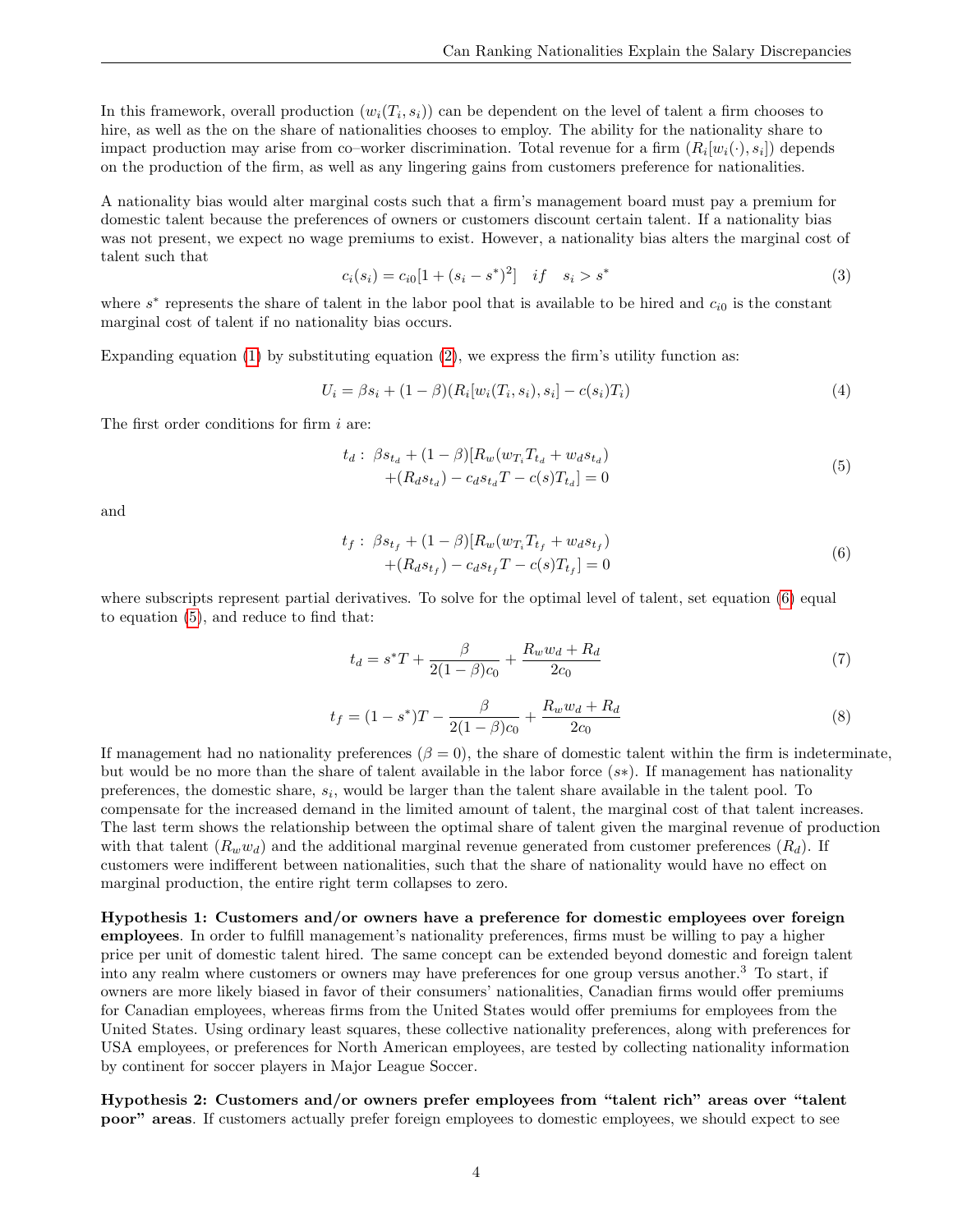premiums or discounts based on regions, which has previously been examined in Major League Soccer by [Kuethe and Motamed](#page-22-9) [\(2010\)](#page-22-9), who found that South American soccer players earned wage premiums compared with American soccer players. Following their logic, as well as [Wilson and Ying](#page-22-6) [\(2003\)](#page-22-6) who found premiums for Brazilian soccer players, we posit that owners or customers have a preference for specific types of countries within regions, rather than regions as a whole. The foundation of this research revolves around the notion that fans actually prefer subcategories of regions, rather than regions as a whole.

Hypothesis 3: Discrimination only occurs in certain quantiles of the salary range. Toward the end of [Kuethe and Motamed](#page-22-9) [\(2010\)](#page-22-9), the authors present the case that superstars have a greater effect at the end of a salary distribution rather than at the beginning. Likewise, employees may already be sorted into classes based on their talent level, in which case, quantile regression could uncover preferences hidden in certain ranges. For firms looking to acquire highly talented individuals, their marketability is important from a return on investment standpoint. If management can increase their marginal revenue by hiring a "preferred" group, we should expect nationality rankings to be significant in the higher quantiles. For a firm looking to fill a low–end position and spend near the minimum for an employee, their marketability may not be paramount; in which case, the rank of the employee's nationality is expected to be insignificant.

# 4 Evidence from Major League Soccer

Previous work in soccer salary estimation characterizes athletes from different geographic regions based on continental association or regionalized zones within their continent. Just as individual states are unique from one another, countries differ from each other within a continent. Fédération Internationale de Football Association (FIFA), the governing body of international soccer, ranks over 204 countries on a monthly basis based on the performance of a county's national team in international competitions. This ranking serves as a proxy measure of the soccer "culture" in a particular country. Just as India is well known for cricket, Australia for rugby, and the United States for basketball, FIFA's rankings help discover which countries are renowned for producing quality soccer players. Using this knowledge, we estimate a player's nationality premium simply from country association, regardless of whether they actually play for their country's national team.

Prior studies grouping players by continent make a strong, yet often unwritten, assumption that the continent is homogenous across countries. While in fact many fans may see players from South America as all Hispanic, a player's nationality is unique to their country. By breaking continents into more specific regions, we address some of the heterogeneity in the area. Ideally, a country-specific variable would be used, but the sample size in most studies is not sufficient for that level of specificity. Considering the data we introduce, there are some countries with only one or two representatives, while the average country (excluding USA) has around six representatives. Using country specific fixed effects with such a small sample would result in biased estimators because of outliers. [Yang and Lin](#page-22-13) [\(2012\)](#page-22-13) attempt to measure salary discrimination in the National Basketball Association (NBA) by using the gross domestic product (GDP) and the existence of a domestic league within a player's home country to measure the effect on a player's salary. The GDP approach simply implies other alternatives exist for players in their home country outside of basketball, while the presence of a home league is ambiguous since the NBA is considered the best league in the world. Both measures ignore the quality of a player's domestic league in their salary estimation. The ranked approach, which has yet to be explored in sports literature, assumes that countries in the top fourth of their continent are viewed as more desirable than countries in the bottom three-fourths. While heterogeneity may still be present among the ranked system, it is greatly reduced from the assumption that all countries in the continent are similar, and more practical than applying individual country-specific fixed effects.

Given Major League Soccer's unique structure, the league manages all player contracts, rather than at team-level in an attempt to limit rapid growth of player salaries that doomed the North American Soccer League.<sup>4</sup> Still lacking a significant national television contract, MLS relies heavily on gate revenue, which may or may not be a function of player nationalities. If clubs appeal to fan preferences, we should continue to see the number of international players increase to capitalize on fan preferences, however; statistical discrimination may put higher values on certain discrimination.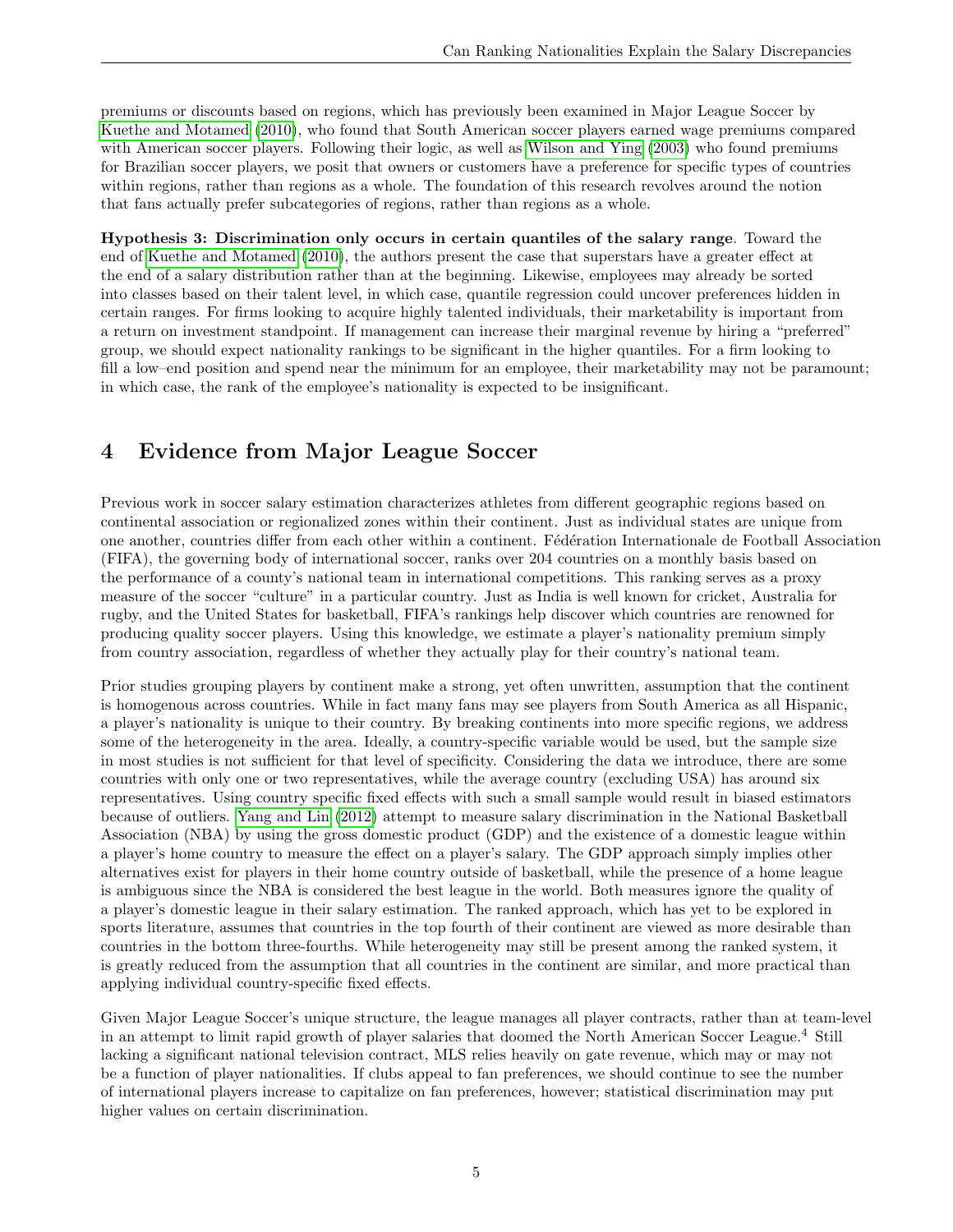In the United States, Major League Soccer is considered a developmental league, which has a wide array of foreign players showcasing their talent. A combination of Kuethe and Motamed's (2009) approach, coupled with a more decentralized approach to nationality, yields the uniqueness of our ranked nationality approach to estimating wages. Major League Soccer's unique league structure makes this application interesting, with costs negotiated at the team-level, but administered in the league office. MLS actively promotes competitive balance between teams through revenue sharing, salary caps, and player drafts. Unlike many European leagues where teams have the ability to overbid for talent, MLS teams are forced to make constrained decisions. By isolating budgetary concerns, teams must choose players to maximize revenue since costs are predetermined. If a team can increase revenue by selecting marketable nationalities, we expect wages for certain classes of nationalities to be higher, but disproportionally higher for top nationalities based on possible owner preferences or statistical discrimination.

#### 5 Data

The data was collected from three primary sources, the first being the MLS Player's Union [\(Union, 2011\)](#page-22-14), which provides an individual player's club, position, and salary for each season. The player's base salary is subsumed in the player's annual average guaranteed compensation, which includes guaranteed bonuses annualized over the contract years, including option years. It does not include any performance or conditional bonuses for the upcoming year. Guaranteed compensation reflects the most accurate measure of salary for each season, even if the player never records a single minute of game action for the season. For the purposes of this study, we analyze player salaries from the 2010-2013 seasons, conditioned on performance factors from the immediate previous season spanning 2009-2012.<sup>5</sup>

The initial data set comprised nearly 2,100 observations across 18 different MLS teams. However, the set was parsed to include only players who were on an MLS team in the previous season and eliminated goalkeepers from the set.<sup>6</sup> Roughly 45% of active players in the league have no MLS experience; however, the average tenure in our sample is roughly three and a half years after excluding players with no experience. This refinement left the data set with 1,138 total observations for a repeated cross-sectional study. The second source of data comprises a player's previous season statistics, which were collected from the MLS website [\(Soccer, 2011\)](#page-22-15). Their performance was converted into per-game measures for ease of comparison across years and players.

Player nationalities are recorded from their declared nationality, which is publicly available [\(Strack Zimmermann,](#page-22-16) [2011\)](#page-22-16). Players wanting to change nationality are barred from international competition for a set period of time, and may only represent one nationality at a time. For this study, we consider a player's declared nationality to be exogenous.<sup>7</sup> The final data set added FIFA rankings for each nationality, which were recorded at March, prior to the season, which would represent the most recent rankings just prior to the start of the MLS regular season. In actuality, there is little difference between any two or three consecutive months, but rankings between years may vary slightly.

# 6 Empirical Specifications

We modify the standard wage equation slightly, but stay within the extensions developed by [Kuethe and](#page-22-9) [Motamed](#page-22-9) [\(2010\)](#page-22-9) on estimating sports wage salaries:

$$
ln(S_{l,t}) = \alpha_0 + \alpha_1 PLAYER_{l,t} + \alpha_2 PERF_{l,t-1} + TEAM_{l,t}
$$
  
+
$$
\alpha_3 SUPER_{l,t-1,t} + \alpha_4 NATION_{l,t} + \alpha_5 FX_t + \varepsilon_l
$$
 (9)

where  $PLAYER_{l,t}$  represents a vector of player specific variables, including position dummies for whether a player played forward (FORWARD) or midfield (MIDFIELD), and 0 for both indicating a defender. The standard variables of age (AGE) and age-squared (AGESQ), as well as tenure (MLSEXP) and tenure-squared (MLSEXPSQ) are included in the model. Tenure represents the number of consecutive years the player had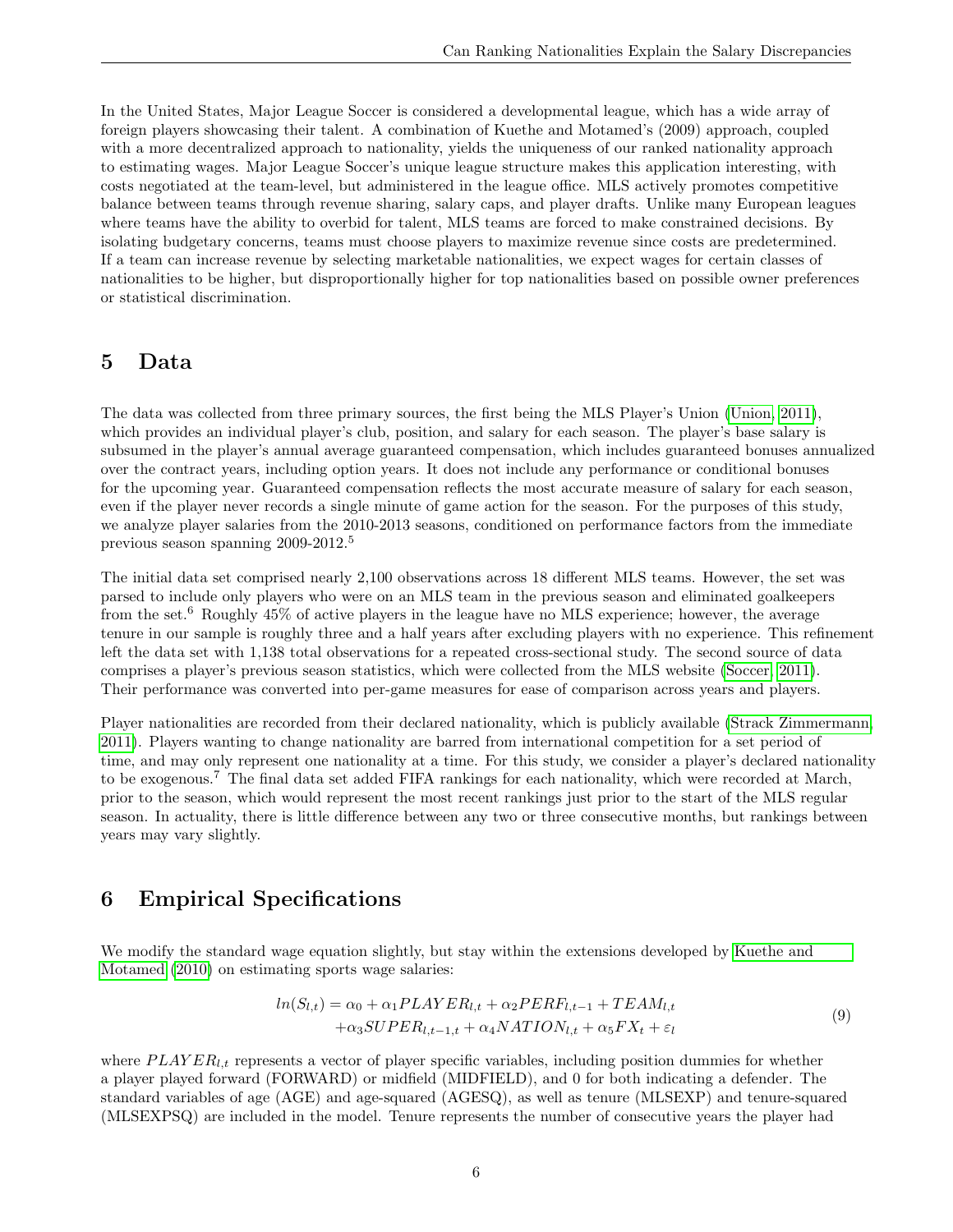previously played in Major League Soccer. We expect the age factor to have a bigger impact for two reasons. The first is that age captures a level of general experience in the soccer world, specifically for players that play within multiple leagues across their careers. A unique system in professional soccer that is absent from other professional leagues is the presence of transfers and loans. Players can be sent to other leagues during their host league's offseason for training. This complicates the estimation of the number of years of experience because some players "bounce" between leagues on loan while waiting for their primary host league to resume play. Major League Soccer records data only when players are present in their league, and not for other leagues, including the lower levels of the US Pyramid.<sup>8</sup> Players may play in MLS for two seasons, be traded overseas to a European league for three seasons, and come back to MLS for one season. Under this scenario, MLS only records data for the three seasons the player was in their league. The absent data could represent a player overseas or a player who suffered a major injury and was not signed to a contract. For these two primary reasons, experience is limited to include the number of consecutive years prior to the season.

We use lagged statistics as a measure of the player's expected ability for the upcoming season, where  $PERF_{l,t-1}$ is a vector of those performance measures. Since player contracts begin before the season starts, using data from 2010 for their 2010 salaries would not work as a predictor of player worth. Hypothetically, at the end of each season, the team manager reviews a player's contribution from the previous year to see if their salary is justified for the upcoming season. To measure a player's performance, we use lagged statistics for the number of goals scored (GOALSPG), assists earned (ASSISTSPG), tens of minutes per game (MINUTESPG), net fouls acquired per game (FOULSPG) which is the difference between fouls acquired and fouls surrendered, and a new measure we introduce known as "intensity" (INTENSITY). The intensity measure is aimed at measuring effort, which has yet to be accounted for in the soccer wage literature. It takes into account the number of yellow and red cards a player earns during the season with the intention of seeing if more cautious players are paid higher. For MLS, in 2011, players earning a red card in a match are ejected from the game immediately, as well as serve an automatic minimum one game suspension and \$250 fine. The same system is in place for yellow card accumulations. Players who accumulate five yellow cards during the course of a season face an automatic one game suspension and \$250 fine. Players who routinely have high "intensity" measures may see a decrease in pay because their playing style increases the likelihood they will be suspended or they may see an increase in their salaries because coaches view this as a rough proxy of effort. Performance variables are lagged one period in an attempt to accurately capture expected performance for the upcoming season. Career variables are often difficult to calculate because players average only 3.5 years in MLS with most having multiple seasons of experience at different levels.

There are some team  $TEAM_{l,t}$  factors that can be controlled and related directly to a player's ability to be paid. If a team is comprised of highly played players, a player may benefit from being associated with a team that spends a lot on employees. The average salary (AVGSALARY) of the team is calculated as the average salary of all other players, excluding the player of interest, in millions of dollars. The standard deviation of player's salaries (STDSALARY) also relates to how a player is perceived on a team, and whether the composition on the team are similarly paid players or a team comprised of a few superstars. If a player joins a new team (NEWTEAM) for the season, it may negatively affect their pay because they have not acquired any firm-specific knowledge. The share of domestic players on the team (TEAMSHARE) may also help a player, who is similar to the share of talent, if a team values a diverse mix of players. Other team specific factors are confined to standard team fixed effects.

An increasing focus of sports wage literature has focused on the superstar status of individuals. Based primarily on [Rosen](#page-22-0) [\(1981\)](#page-22-0) and the wage premium for superstars,  $SUPER_{lt-1,t}$  attempts to measure a vector of different superstar factors present in MLS. A player's superstar status is defined over four different measurements. The first is whether a player has experience with their national team (NATTEAM) in international competitions. The measure is a simple dichotomous variable for national team experience, where the variable equals 1 if a player recorded minutes for their national team in their career prior to the season, and 0 otherwise. The second measure is a league-specific approach to superstar status revolving around MLS All Star (ALLSTAR) participation, which is open to any active MLS player, regardless of nationality. The variable equals 1 if a player was named to the All Star team during the previous year, and 0 otherwise. A second facet of the All Star participation is whether a player was named to the Starting XI (MLSXI) list. This list is based solely on fan voting, and represents how attractive a player is to the MLS audience. Inclusion on this list involves an automatic spot on the MLS All Star roster, but it does not guarantee a starting spot. The variable equals 1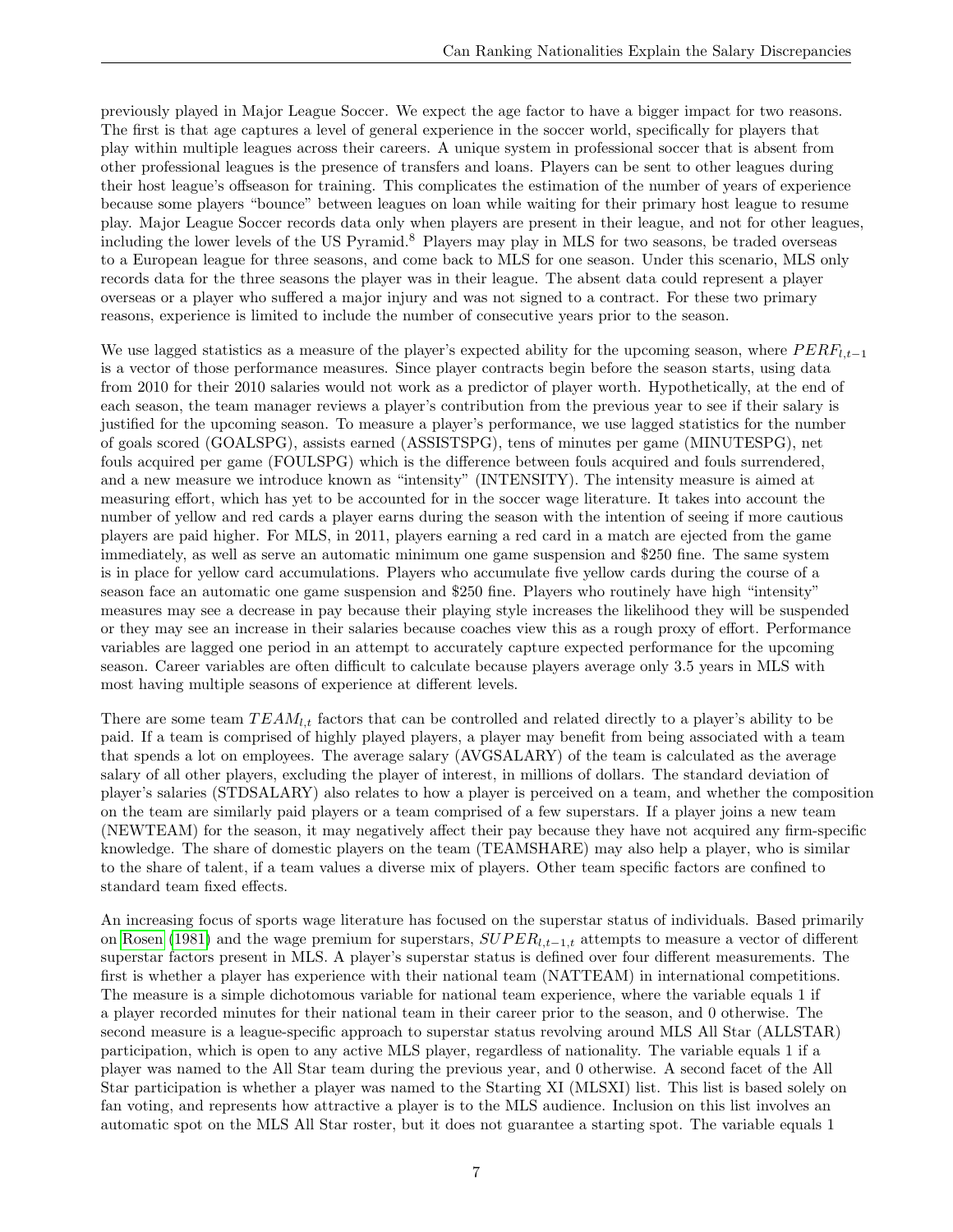if a player was named to the Starting XI list for the previous season, and 0 otherwise. The final measure is also unique to MLS and their salary cap structure. Unlike other soccer leagues, MLS has a soft salary cap in place, which limits the amount of money teams can spend on players each season. In order to attract high quality, overseas talent, the MLS instituted a Designated Player Rule, which allows teams to excluded up to two or three players' salaries from salary cap inclusion, depending on the season. This rule was in place when David Beckham went on the market after leaving European soccer. The rule has affectionately been termed the "David Beckham Rule" after he was tagged as a Designated Player for the Los Angeles Galaxy. If a player was tagged as a designated player (DP) for the upcoming season, the variable is equal to 1, and zero otherwise.

The basis of this project revolves around the estimation of variables contained in  $NATION_{l,t}$ , which is a variety of measures for a player's nationality. The simplest measure is a dichotomous variable that takes the value of 1 if the player plays for a team that matches his nationality. This occurs when a Canadian (CAN) player plays for a team located in Canada or a player from the United States (USA) plays for an American based team. This measure (DOMESTIC) serves as the primary means of measuring our first hypothesis that domestic players earn a premium compared with international players. To see if some type of manager preference is at play, a dichotomous variable is equal to 1 if the coach's nationality matches (COACHMATCH) the player's nationality. To approach the second hypothesis, we use FIFA rankings to assemble a measure of a player's home country relative to others. We create dichotomous variables for each confederation within FIFA to take the value of 1 if a player is from a country which ranks in the top section of each confederation, and 0 otherwise. This measure will show if players from high ranking (soccer rich) countries earn wage premiums relative to their counterparts from lower ranking (soccer poor) countries, which will answer variations on our second hypothesis.

The final piece of our estimation approach captures team and year fixed effects for each player for the year they signed their contract. Table [2](#page-12-0) lists the descriptive statistics for our sample. The average for the entire league is on par with European leagues that document their average experience around two to three years. The sample used in this study includes only players with at least one year of experience in the prior season, which removed roughly half of the players in any given year. Roughly 65% of the sample claim the United States or Canada as their nationality, and only 45% of the sample plays for a team in their home country. For each team in the league, roughly 55% of the players come from outside their host country, which is much higher than many European leagues that see about 40% of their players from outside the country.

### 7 Results

#### 7.1 Preferences for Countries and Regions

We start the estimation using ordinary least squares regression techniques, but correct for heteroskedastic errors using White's (1980) correction.<sup>9</sup> The first step of our process is to replicate the results of Kuethe  $\&$ Motamed (K&M) using updated data from the 2010-2013 seasons, which can be found in Table [3.](#page-13-0) Originally, K&M hypothesize that MLS was a league that rewarded young players relative to their elder counterparts, which is opposite of traditional labor markets. Our results shows that MLS may actually be correcting itself and moving toward a more traditional view of age and experience in the labor market. Our first result actually provides a slight preview into our future models and reveals that the addition of four teams since their 2008 study may have made the market for players slightly more competitive, which resulted in some variables losing significance. With our updated data set, we find that wage premiums for South Americans lose significance, while premiums/discounts for Europe, Africa, and the Caribbean become significant.

Table [4](#page-14-0) compares individual continents, along with regions in CONCACAF, against players from the United States, which is similar to the most recent work in soccer wage literature by [Kuethe and Motamed](#page-22-9) [\(2010\)](#page-22-9). In this expanded model, we see significant wage premiums and discounts relative to Americans across the globe. Players from Europe (UEFA) and Africa (CAF) earn wage premiums relative to Americans, while players from Oceania (OFC) and Asia (AFC) suffer discounts. South Americans earn no premium, which is consistent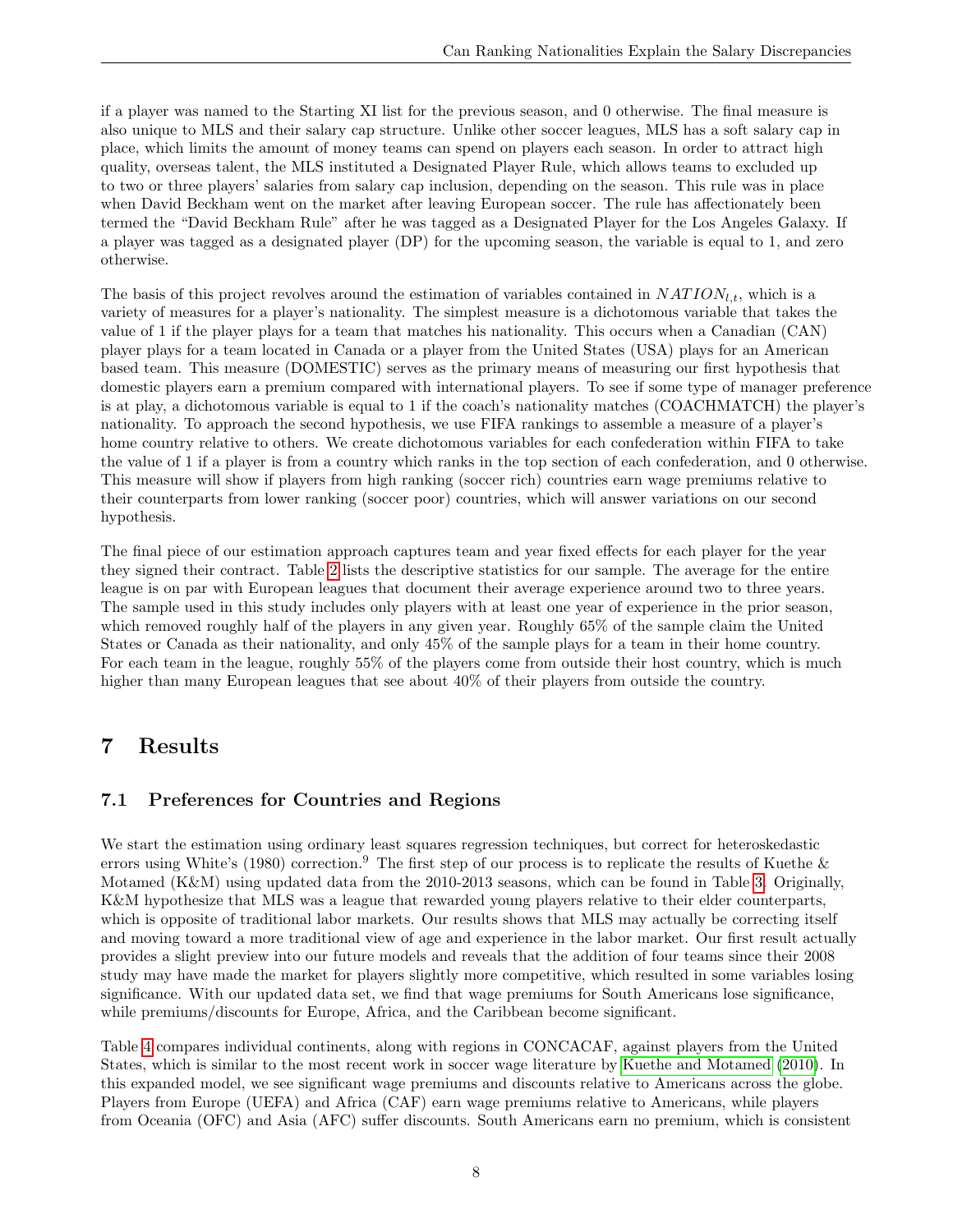with our results using the K&M specification. However, when superstars are removed from the analysis, the size of the coefficients are reduced, but remain significant. Non-superstar players from South America are now paid significantly different than players from the United States. The removal of designated players indicates the significant effect that these superstars have on a wide variety of factors beyond nationality. A traditional player that is not categorized as a designated player benefits financially by playing for a team with a large average budget, as well as a team with superstars on it.

Superstar effects play a significant role in the determination of a player's salary, as well as performance variables of assists and goals per game, which is consistent with many previous studies. The age variable's negative coefficient and the positive coefficient with MLS experience is consistent with work by [Kuethe and Motamed](#page-22-9) [\(2010\)](#page-22-9) who found that the MLS player pool is made up of young players with a few years of experience and older players who come from abroad with little to no MLS experience. Superstars have strong and positive premiums given their past performance, which has been consistent across the literature in Europe and North America. It appears that only non-superstar players from Mexico are not paid significantly different than players from the United States.

### 7.2 Preferences for Ranked Regions

To explore ranked nationalities, we move to Tables [5,](#page-15-0) [6,](#page-16-0) [7,](#page-17-0) and [8,](#page-18-0) which breaks the full sample into the four separate confederations. TOPQUARTER is a confederation specific indicator that takes the value of 1 if a player's nationality ranked in the top half of the confederation during FIFA's March poll prior to the start of the season, and 0 otherwise. The tables are again split, when applicable, to compare the subsamples including and excluding designated players.

It appears that players who represent the top countries in CONCACAF earn a significant wage premium of 28% to 38% relative to their counterparts in lower ranked countries. This implies that either fans or owners place high premiums on players from top ranked countries. This is consistent with the results from Table [\(4\)](#page-14-0), which showed that players from Caribbean nations had the largest wage discounts relative to players from the United States. Players from the top half of CONCACAF typically hail from the United States, Mexico, Jamaica, and Costa Rica.

Table [6](#page-16-0) also confirms signifiant wage premiums for players from the top quarter of UEFA. Players hailing from countries like England, Germany, Spain, and Italy earn 53% to 60% more than players from lower ranked countries. Even though the ranked nationality approach is significant for the top quarter of UEFA, the constant values are also significantly higher than those of CONCACAF, which coincides with the results from in Table [\(4\)](#page-14-0) that showed Europeans earning wage premiums approximately 30% higher than players from the United States. A key take away can be gleaned from studying the countries represented in top quarter of UEFA. Prior studies grouped countries geographically, usually by continent, but occasionally by regions within continent. Classifying players from Western Europe would include top countries like England, France, Italy, Germany and Spain, but it would also include some very low ranked countries like Scotland, Wales, Ireland, and Belgium.

Table [7](#page-17-0) covers the results from CAF, which does not contain a designated player over the sample period. The results show that players from the top countries do not earn any significant wage premiums compared with African players from low ranking countries. So even though players from African countries are paid higher than USA players, as was shown in Table [4,](#page-14-0) once the analysis turns to only players in CAF, there is not a significantly financial benefit from representing a top African nation. This may be partially explained by the overall inability for African national teams to perform well in international competitions, which limits their exposure to North American audiences.

The final table for the ranked nationality approach, Table [8,](#page-18-0) analyzes the results for CONMEBOL. In previous literature, South American players were consistently found to have wage premiums compared with other nationalities. Contrary to previous studies, players from top ranked South American counties actually earn wage discounts compared to their lower ranked counterparts. In our grouped model, players from CONMEBOL earned significant wage premiums relative to players from the United States. Though, once we focus solely on players from South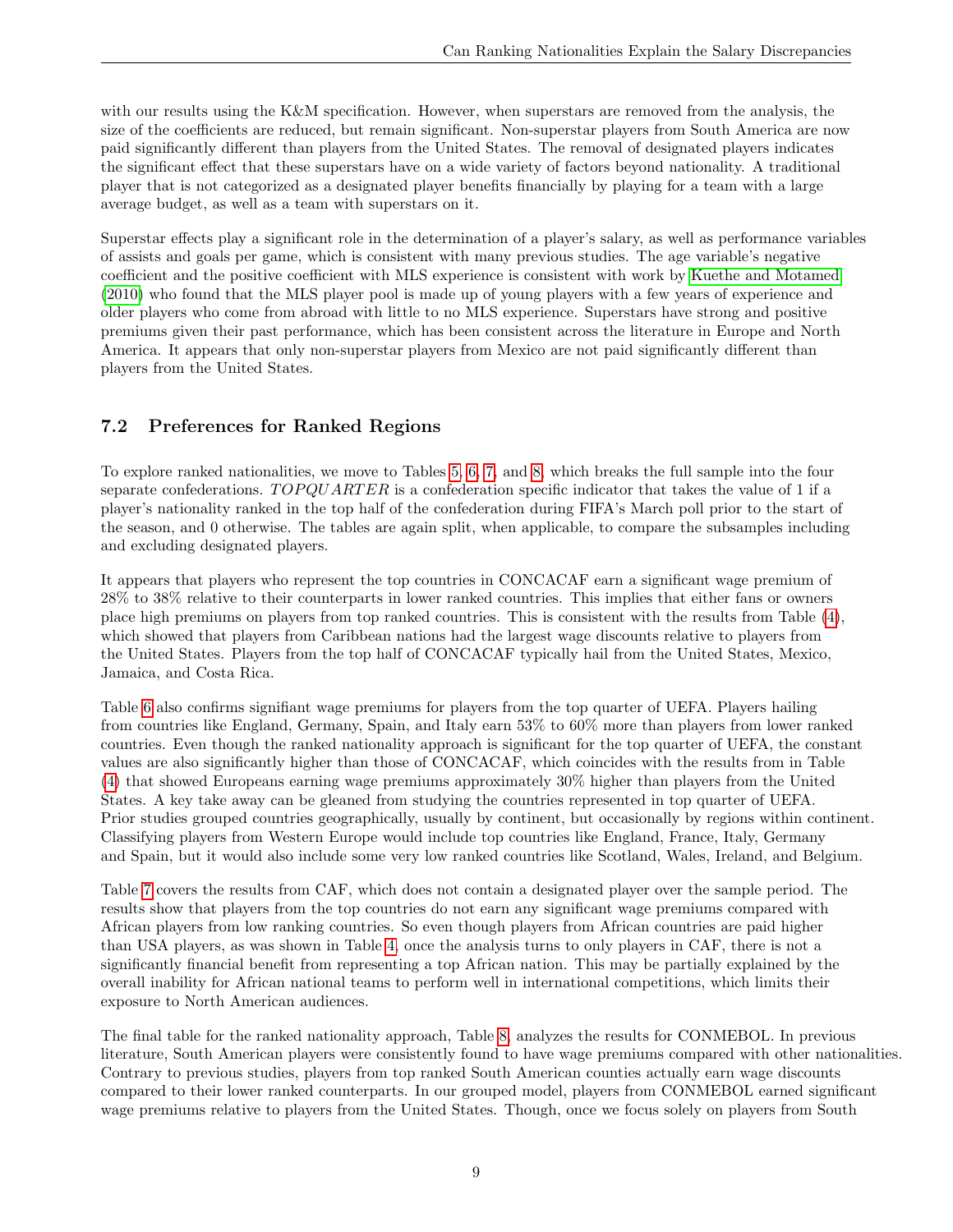America, players from top countries like Brazil, Argentina, and Uruguay earn at least 11% less than their lower counterparts. While the opening quote from Alex Bellos may extol the ease at which agents may sell a Brazilian player, it does not appear that these players are generating a salary commensurate with a perception of high quality. This may also be a product of MLS teams pursuing a policy to recruit South American players in the mid-2000s. A key assumption in the [Bodvarsson and Patridge](#page-22-12) [\(2001\)](#page-22-12) theoretical model of player wage discrimination is that discrimination only occurs in the short run. It may be possible that the market for South American players is correcting previous wage premiums. A second theory revolves around the notion that highly productive players from the top ranked countries in South America do not compete in MLS, but are recruited by European teams. It may be that players are forced to take pay cuts in order to move to the United States, even though they become one of the highest paid players in MLS, or that only second–tier players from the top countries are competing in MLS and have degraded the nationality signal.

#### 7.3 Collective Preferences

A third alternative to the ranking system was instituted, which clusters all players together, and measures how a player's country ranked within the entire FIFA sample. Table [9](#page-19-0) shows the division of players based on different rankings in FIFA. It could be possible that fans do not actually recognize nationalities based on continents, but are able to recognize which countries are the best in the world.

Nearly all players represent a country in the top half of FIFA, but very few represent Top 10 or Top 20 countries. As the classification of a player's country narrows to include only the best teams in the world, the measure of top rank becomes significant for the top third, top quarter, and top twenty teams. Players from the Top 10 countries may be experiencing the same effect as discussed with players from CONMEBOL. Players from Top 20 countries earn approximately 13% more than other nationalities, but not significantly different for Top 10 players.

#### 7.4 Preferences Across the Salary Range

The final approach in Table [10](#page-20-0) takes a simultaneous quantile regression approach to measure the effect of these variables at different salary levels. Quantile regression makes the assumption that players are endogenously clustered around salary levels because the owners know something about their "true skill level." By using quantile regression, we can focus on the conditional median of a given quantile (rather than a conditional mean for OLS regression). This allows us to find the factors that influence the median for a given quantile. By using this method, we seek to uncover nationality preferences at different levels. If owners are looking to purchase a star player, they may be interested in choosing a nationality that is marketable, whereas spending the league minimum to fill a roster spot would not require an investment in the players' marketability. The quantile regression presented below removes the players that were tagged as Designated Players in an effort to understand what factors affect the majority of players.

To measure the rank for quantile regression, we control for confederations, the regions in North America, and a binary variable that takes the value of 1 if a player's nationality is in the top quarter of their confederation. We find that the ranking of a player's nationality becomes significant between the 50th and 85th quantile, which most likely represents starters with significant playing time or those with considerable minutes as a substitute. Various variables change significance depending on which area is targeted, showing that different "types" of players are valuable for different attributes. Performance measures matter most in middle quantiles, while a player's superstar status matters most in upper quantiles. Although the rank of nationalities is insignificant across some quantiles, collective nationalities do matter for higher quantiles.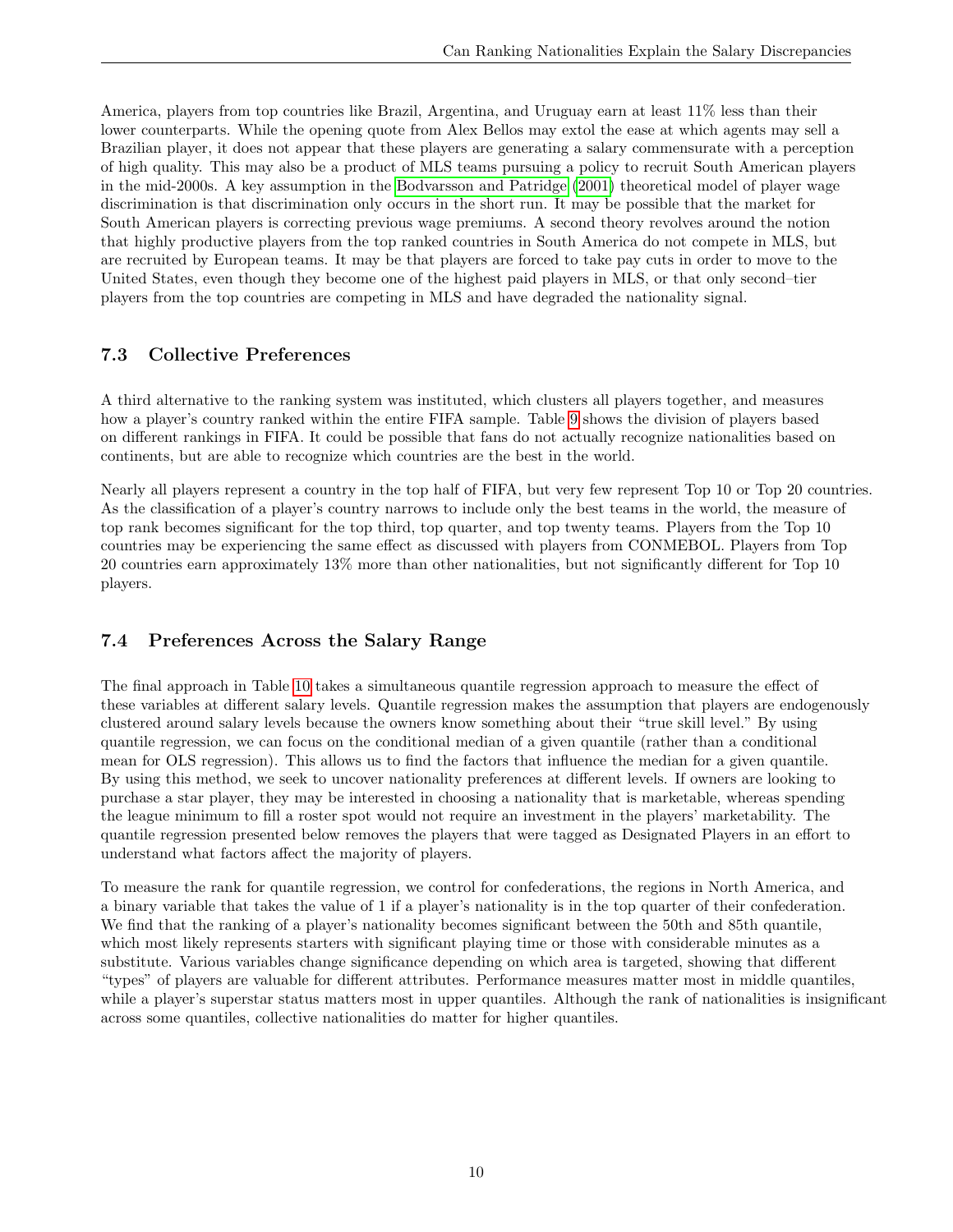## 8 Conclusion & Future Research

This study fills a gap in the discrimination literature by exploring a more detailed measure of nationality for specific industry. Rankings have been used in various categories across other labor and education economics topics, but not in sports or other talent driven labor markets. While previous studies ignore the heterogeneity among countries within continents, the ranked nationality approach attempts to cluster nationalities based on perceived value. Throughout the results, various clusters were found to exhibit what appears to be the effect of customer or owner discrimination. The only other study to evaluate Major League Soccer found wage premiums for players from South America. After extending the sample to include additional years of data, wage premiums for players from top countries ranged from 25% to 60% depending on the confederation, while discounting top players from South America. The most unique result may be the wage discounts associated with players from South America. Overall, South Americans earn significantly different wages compared with players from the United States, but within the continent, top ranked countries suffer wage discounts. However, when looking at South Americans in the quantile regression, it appears that only players already in the top earnings categories are earning premiums from being South American. This may explain why previous studies found support for South Americans earning wage premiums, which may have outliers in small sample sizes.

Some of the differences between the current study and previous work on soccer may be a function of league structure. Overall, Major League Soccer is perhaps a more balanced league because of league design. Because of their setup, superstar premiums may be deflated relative to European leagues, while nationality premiums for some groups may be inflated. For example, Brazilians have routinely been found to garner wage premiums in Europe, while the current study shows that Brazilians (relative to lower countries in South America) earn wage discounts. Overall, the top Brazilian players are playing in leagues at home or in Europe, while average Brazilians may play in MLS to market themselves for a jump to Europe. This may be untrue for the lower ranked countries, whose best players are coming to MLS as a springboard. This slightly more homogenous collection of talent (relative to European leagues) allows for a better test of nationality premiums than unconstrained clubs who can spend millions for players.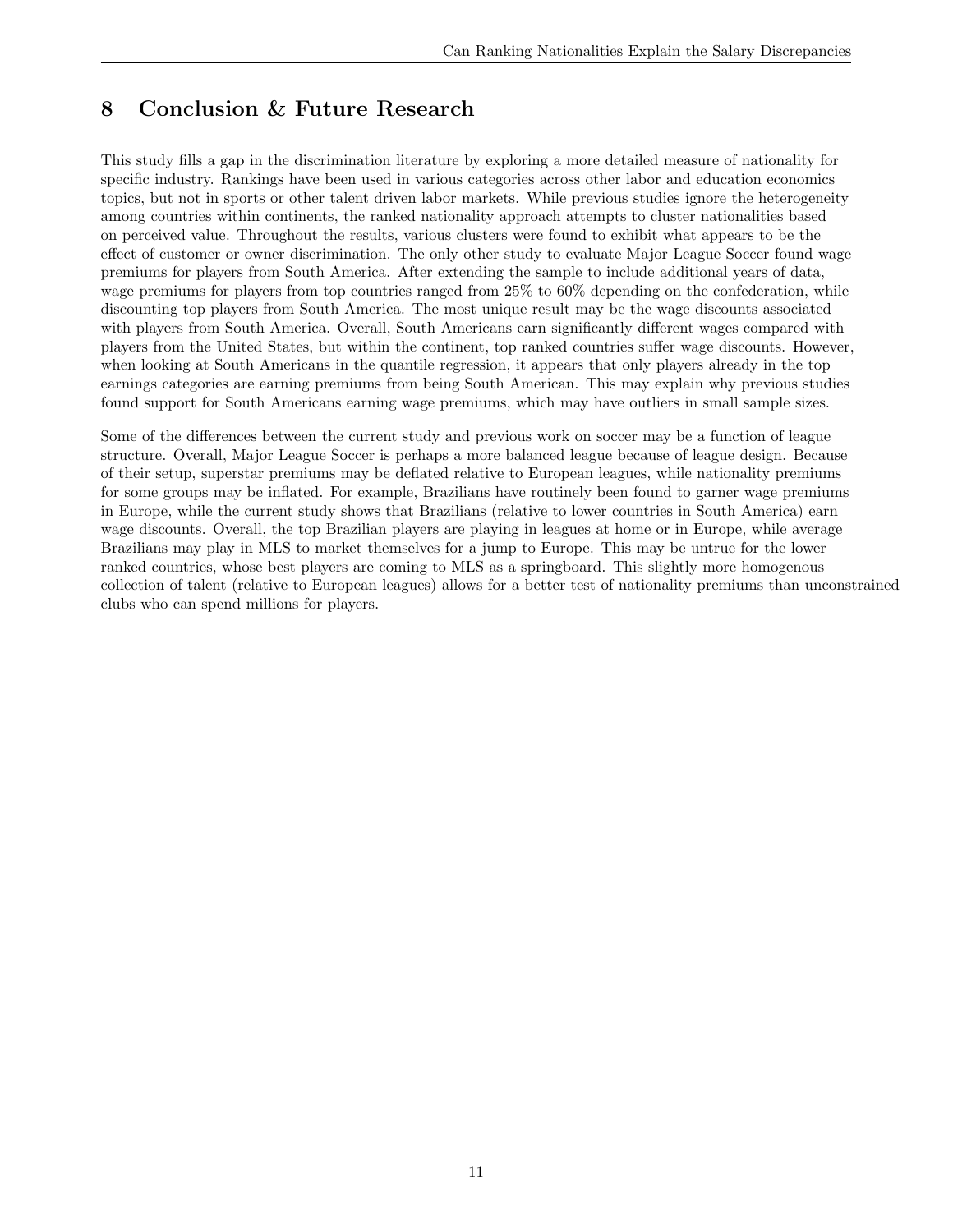Table 1: Common Abbreviations

| Abbreviation     | <b>Full Meaning</b>                                                          |
|------------------|------------------------------------------------------------------------------|
| AFC              | Asian Football Conference                                                    |
| <b>ALLSTAR</b>   | Named to the All-Star team in the previous season                            |
| CAF              | Confederation of African Football                                            |
| CAN              | Canadian nationality                                                         |
| CAR.             | "Other" Caribbean nations located in CONCACAF; not Mexico, USA, or Canada    |
| <b>CONMEBOL</b>  | Confederación Sudamericana de Fútbol                                         |
| CONCACAF         | Confederation of North, Central American, and Caribbean Association Football |
| <b>DOMESTIC</b>  | Canadian playing for a Canadian team or American playing for a US team       |
| DP.              | Designated Player for the current year                                       |
| <b>FIBA</b>      | Fédération Internationale de Basketball Association                          |
| FIFA             | Fédération Internationale de Football Association                            |
| <b>INTENSITY</b> | Intensity measure related to the number of yellow and red cards in a season  |
| <b>MEX</b>       | Mexican nationality                                                          |
| MLSXI            | Named to Major League Soccer's Starting XI during All-Star Week              |
| <b>MLS</b>       | Major League Soccer                                                          |
| <b>MLSEXP</b>    | Major League Soccer experience (years)                                       |
| <b>NATTEAM</b>   | Recorded a cap for their country's national team                             |
| <b>OFC</b>       | Oceania Football Conference                                                  |
| <b>UEFA</b>      | Union of European Football Associations                                      |
| USA              | United States of America nationality                                         |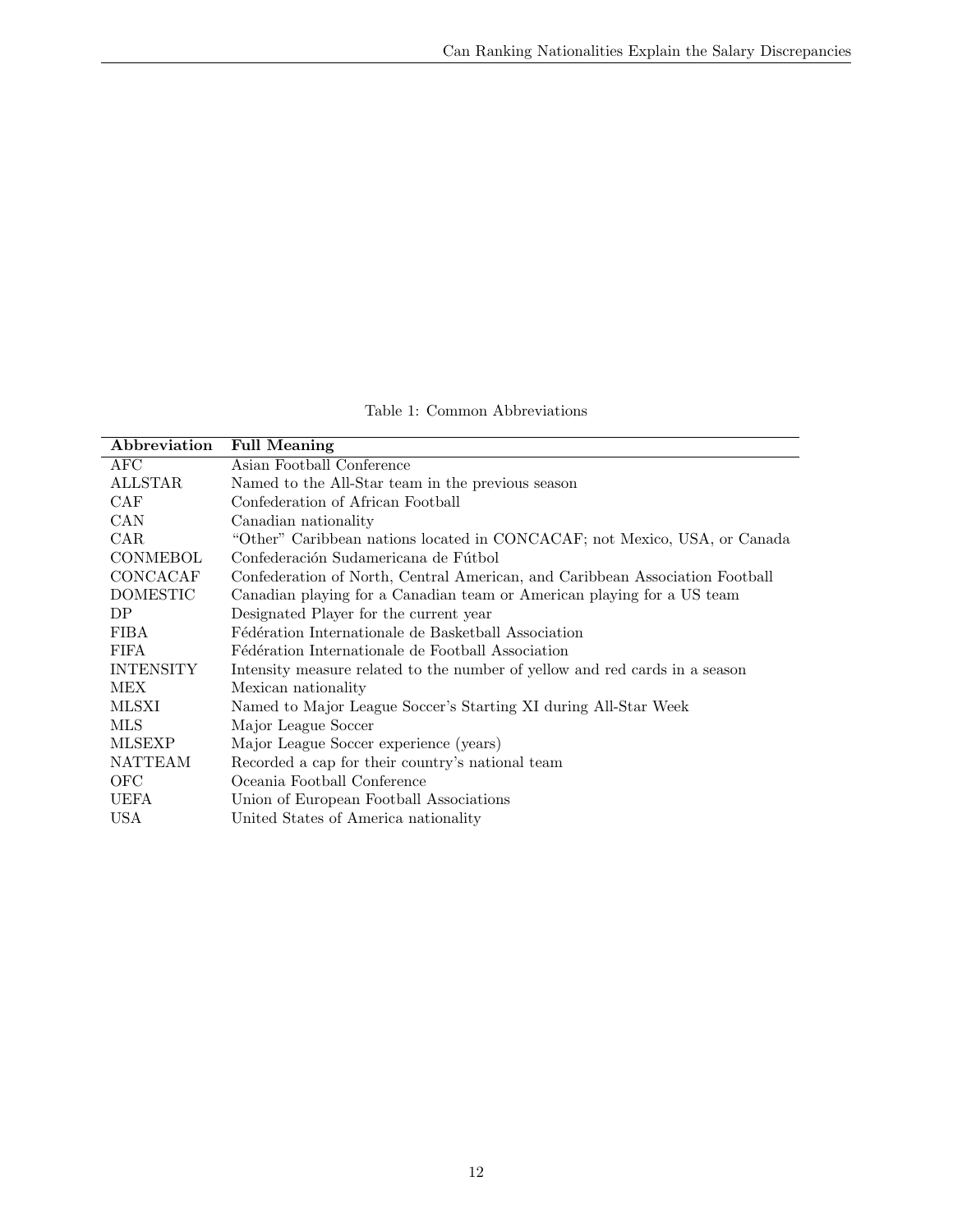<span id="page-12-0"></span>

| Category    | Variables        | Mean         | Std. Dev. | Min              | Max            |
|-------------|------------------|--------------|-----------|------------------|----------------|
|             | lnW              | 11.62874     | 0.8168046 | 10.39207         | 15.68731       |
| Player      |                  |              |           |                  |                |
|             | AGE              | 26.52982     | 4.092171  | 17               | 38             |
|             | <b>MLSEXP</b>    | 3.490061     | 2.806187  | $\mathbf{1}$     | 15             |
|             | <b>FORWARD</b>   | 0.2480553    | 0.4320709 | $\theta$         | $\mathbf{1}$   |
|             | <b>MIDFIELD</b>  | 0.4295592    | 0.4952273 | $\theta$         | $\mathbf{1}$   |
| Performance |                  |              |           |                  |                |
|             | <b>ASSISTSPG</b> | 0.0863475    | 0.1135191 | $\theta$         | 1.5            |
|             | <b>GOALSPG</b>   | 0.0914153    | 0.1359245 | $\overline{0}$   | $\mathbf{1}$   |
|             | MINUTESPG        | 6.610618     | 2.224269  | 0.1              | $\overline{9}$ |
|             | <b>FOULSPG</b>   | $-0.1016636$ | 0.5667718 | $-5.857143$      | 3              |
|             | <b>INTENSITY</b> | 0.6418323    | 0.6948496 | $\theta$         | 4.6            |
| Team        |                  |              |           |                  |                |
|             | <b>AVGSALARY</b> | 170782.6     | 111474.6  | 88483.86         | 597432.4       |
|             | <b>STDSALARY</b> | 273838.3     | 365130.6  | 53265.04         | 1458053        |
|             | <b>NEWTEAM</b>   | 0.0293863    | 0.1689599 | $\boldsymbol{0}$ | $\mathbf{1}$   |
|             | <b>TEAMSHARE</b> | 0.5669836    | 0.1694054 | $\theta$         | 0.8571429      |
| Superstar   |                  |              |           |                  |                |
|             | DP               | 0.0579084    | 0.2336711 | $\theta$         | $\mathbf{1}$   |
|             | <b>NATTEAM</b>   | 0.4088159    | 0.4918277 | $\theta$         | $\mathbf{1}$   |
|             | <b>ALLSTAR</b>   | 0.0656871    | 0.2478415 | $\theta$         | $\,1\,$        |
|             | <b>MLSXI</b>     | 0.031115     | 0.1737035 | $\theta$         | $\mathbf{1}$   |
| Nationality |                  |              |           |                  |                |
|             | COACHMATCH       | 0.2791703    | 0.4487854 | $\theta$         | $\mathbf{1}$   |
|             | <b>DOMESTIC</b>  | 0.4485739    | 0.4975634 | $\overline{0}$   | $\,1\,$        |
|             | CAN              | 0.0406223    | 0.197499  | $\overline{0}$   | $\mathbf{1}$   |
|             | MEX              | 0.011236     | 0.1054482 | $\theta$         | $\,1\,$        |
|             | CAR              | 0.1063094    | 0.3083665 | $\boldsymbol{0}$ | $\mathbf{1}$   |
|             | <b>UEFA</b>      | 0.0717373    | 0.2581639 | $\boldsymbol{0}$ | $\,1\,$        |
|             | CAF              | 0.0639585    | 0.2447848 | $\overline{0}$   | $\mathbf{1}$   |
|             | AFC              | 0.0095073    | 0.097083  | $\theta$         | $\mathbf{1}$   |
|             | OFC              | 0.0034572    | 0.0587218 | $\theta$         | $\,1$          |
|             | <b>CONMEBOL</b>  | 0.1071737    | 0.3094678 | $\overline{0}$   | $\mathbf{1}$   |

Table 2: Descriptive Statistics for Major Variables of Interest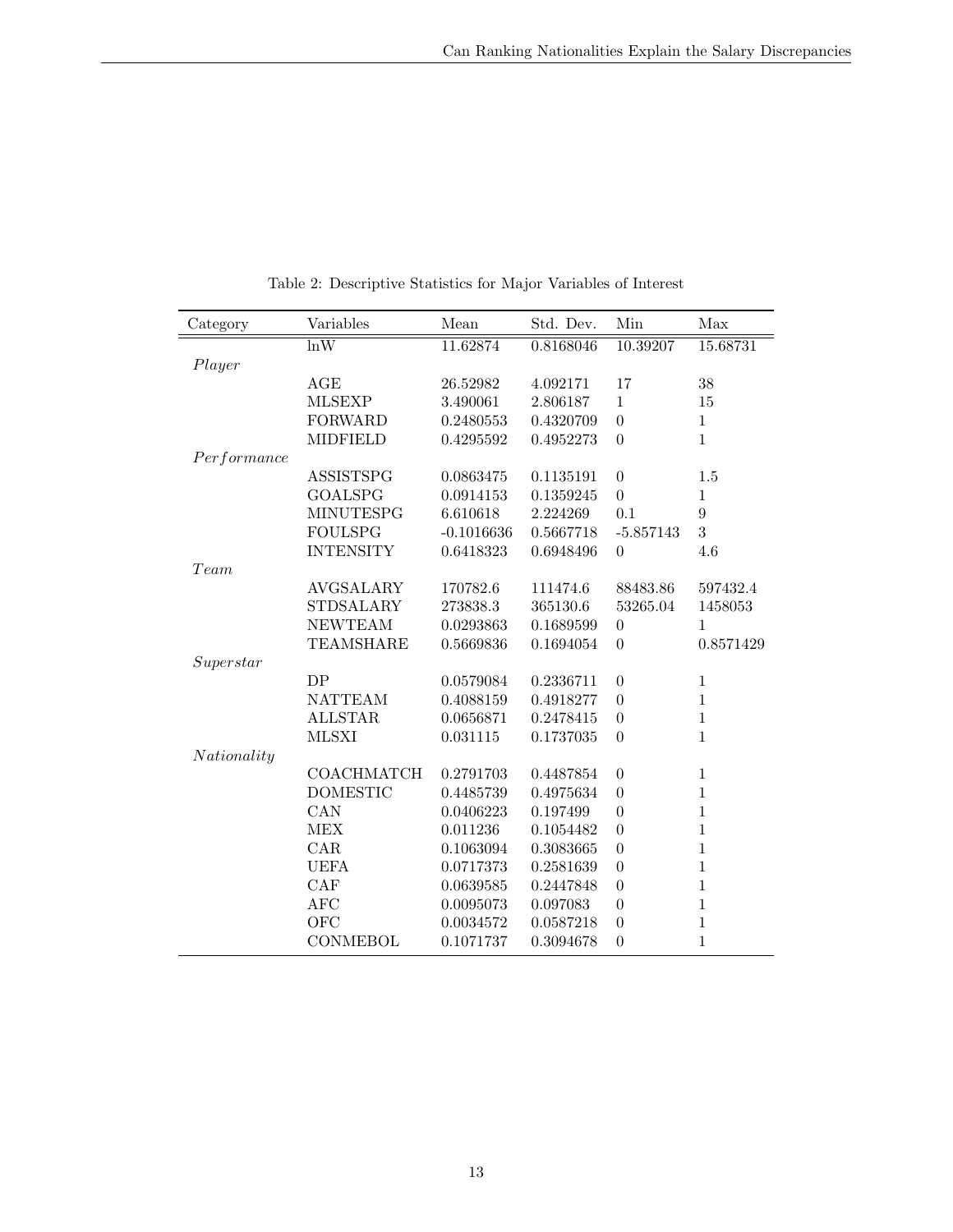| Variable                            | $K\&M$ (2007) Results        | $K\&M$ (2077) Specifications    |
|-------------------------------------|------------------------------|---------------------------------|
| Constant                            | $41.05 \overline{(1.82)***}$ | $11.276(0.796)$ ***             |
| AGE                                 | $-0.31(0.41)$ **             | $-0.042(0.060)$                 |
| AGESQ                               | $0.01~(0.00)$ **             | 0.001(0.001)                    |
| <b>MLSEXP</b>                       | $0.30~(0.07)$ **             | $0.109~(0.021)$ ***             |
| <b>MLSEXPSQ</b>                     | $-0.02$ $(0.01)$ ***         | $-0.007$ $(0.002)$ ***          |
| <b>FORWARD</b>                      | $-0.03$ $(0.19)$ ***         | $-0.262$ $(0.059)$ ***          |
| <b>FORGOALS</b>                     | 1.15(1.51)                   | $1.502(0.445)$ ***              |
| FORGOALSSQ                          | $-0.64(2.68)$                | $-0.323(0.650)$                 |
| <b>MIDFIELD</b>                     | $-0.05(0.14)$                | $-0.148$ $(0.053)$ ***          |
| MIDASSISTS                          | 1.99(1.51)                   | $1.425(0.731)$ **               |
| MIDASSISTSSQ                        | $-0.56$ $(3.29)$             | $-2.673$ $(1.584)$ *            |
| ASSISTS                             |                              | $1.199(0.474)$ **               |
| ASSISTSSQ                           |                              | $-1.796$ $(0.918)$ <sup>*</sup> |
| AF                                  | $-0.02(0.19)$                | $0.185~(0.072)$ ***             |
| ${\rm EU}$                          | 0.02(0.19)                   | $0.357(0.086)$ ***              |
| SA                                  | $0.61~(0.18)$ ***            | 0.105(0.067)                    |
| MEX                                 | $-0.11(0.42)$                | 0.199(0.217)                    |
| CAN                                 | $-0.09(0.29)$                | $-0.052(0.107)$                 |
| CAR                                 | $-0.23(0.17)$                | $-0.258$ $(0.061)$ ***          |
| <b>NATTEAM</b>                      | $0.49~(0.12)$ ***            | $0.433(0.041)$ ***              |
| DP                                  | $2.33~(0.37)$ ***            | $1.255(0.140)$ ***              |
| <b>ALLSTAR</b>                      | 0.45(0.32)                   | $0.625~(0.095)$ ***             |
| FORGOALS*ALLSTAR                    | 4.40(2.80)                   | $-0.943(1.134)$                 |
| FORGOALSSQ*ALLSTAR                  | $-6.97$ $(4.02)^*$           | 2.433(2.029)                    |
| MIDASSISTS*ALLSTAR                  | 6.32(5.75)                   | $-2.837(1.328)$ **              |
| MIDASSISTSSQ*ALLSTAR -21.17 (17.95) |                              | $6.522$ $(2.283)$ ***           |
| Team Fx                             | Yes                          | Yes                             |
| Year Fx                             | $\dagger$                    | Yes                             |
| Adjusted $R^2$                      | 0.67                         | 0.58                            |

<span id="page-13-0"></span>Table 3: Ordinary Least Squares Regression Results Compared Against Kuethe & Motamed (2007)

† In the outline of Kuethe & Motamed's data section, they describe including a measure of average assists per game (ASSISTS), but do not report this value in their OLS Results in Table 3.

†† In K&M's original study, they only used one season of data for their estimation. The updated approach makes use of four seasons of data, so year dummies were included.

∗ 10% significance level

∗∗ 5% significance level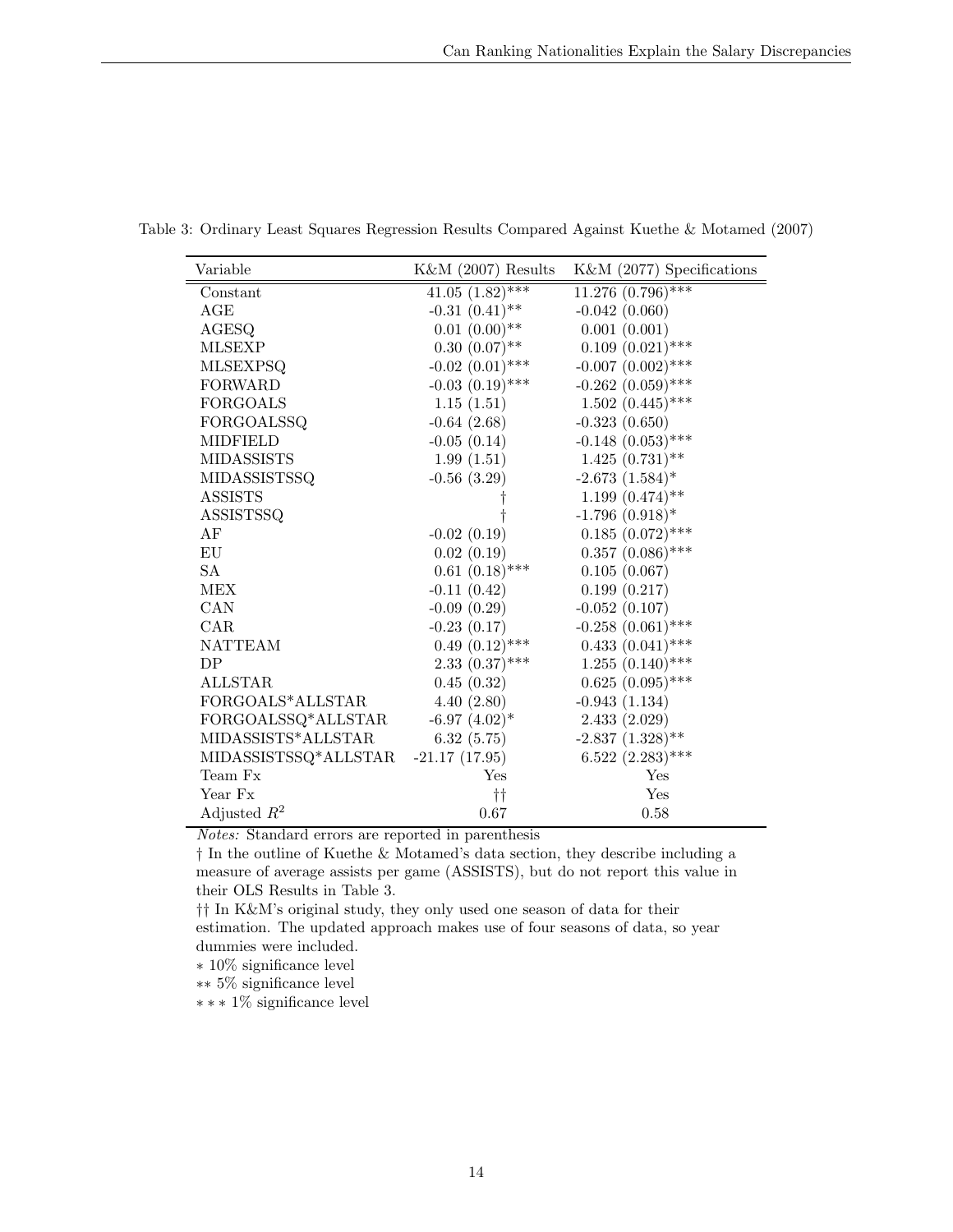| Categories     | Variables        | Full Sample Including  | Full Sample Excluding  |
|----------------|------------------|------------------------|------------------------|
|                |                  | Designated Players     | Designated Players     |
|                |                  |                        | $11.550(0.719)$ ***    |
|                | <b>CONSTANT</b>  | $11.373 (0.794)$ ***   |                        |
| Player         |                  |                        |                        |
|                | AGE              | $-0.082(0.060)$        | $-0.103$ $(0.055)$ *   |
|                | AGESQ            | 0.002(0.001)           | $0.002~(0.001)$ **     |
|                | <b>MLSEXP</b>    | $0.081~(0.021)$ ***    | $0.083$ $(0.019)$ ***  |
|                | <b>MLSEXPSQ</b>  | $-0.005$ $(0.002)$ *** | $-0.005$ $(0.002)$ *** |
|                | <b>FORWARD</b>   | 0.038(0.058)           | 0.052(0.054)           |
|                | <b>MIDFIELD</b>  | $-0.007(0.044)$        | 0.020(0.040)           |
| Performance    |                  |                        |                        |
|                | ASSISTSPG        | $0.449~(0.194)$ **     | $.0371~(0.183)$ ***    |
|                | <b>GOALSPG</b>   | $0.718~(0.192)$ ***    | $0.646~(0.185)$ ***    |
|                | MINUTESPG        | $0.066~(0.010)$ ***    | $0.068~(0.009)$ ***    |
|                | <b>FOULSPG</b>   | 0.047(0.033)           | $0.054~(0.032)*$       |
|                | <b>INTENSITY</b> | $0.078~(0.026)$ ***    | $0.099~(0.023)$ ***    |
| $Team$         |                  |                        |                        |
|                | <b>AVGSALARY</b> | 1.220(1.570)           | $2.580(1.170)$ **      |
|                | <b>STDSALARY</b> | $-0.335(0.437)$        | $0.735(0.337)$ **      |
|                | <b>NEWTEAM</b>   | $-0.250(0.121)$ **     | $-0.291(0.118)$ **     |
|                | <b>TEAMSHARE</b> | $-0.090(0.148)$        | $-0.044(0.141)$        |
| Superstar      |                  |                        |                        |
|                | DP               | $1.232(0.140)$ ***     |                        |
|                | <b>NATTEAM</b>   | $0.392~(0.042)$ ***    | $0.366~(0.041)$ ***    |
|                | <b>ALLSTAR</b>   | $0.302~(0.094)$ ***    | $0.269$ $(0.095)$ ***  |
|                | <b>MLSXI</b>     | 0.073(0.148)           | 0.069(0.155)           |
| Nationality    |                  |                        |                        |
|                | COACHMATCH       | $-0.024(0.053)$        | $-0.034(0.050)$        |
|                | CAN              | $-0.136(0.108)$        | $-0.175$ $(0.103)$ *   |
|                | <b>MEX</b>       | 0.206(0.220)           | $-0.094(0.117)$        |
|                | CAR              | $-0.280(0.066)$ ***    | $-0.213$ $(0.062)$ *** |
|                | <b>UEFA</b>      | $0.354~(0.088)$ ***    | $0.247~(0.079)$ ***    |
|                | CAF              | $0.134~(0.073)*$       | $0.124~(0.072)*$       |
|                | $\rm{AFC}$       | $-0.166$ $(0.212)$     | $-0.380(0.117)$ ***    |
|                | <b>OFC</b>       | $-0.929(0.090)$ ***    | $-0.849$ $(0.115)$ *** |
|                | <b>CONMEBOL</b>  | 0.024(0.074)           | $0.165(0.070)$ **      |
| Specifications |                  |                        |                        |
|                | Year Fx          | Yes                    | Yes                    |
|                | Team Fx          | Yes                    | Yes                    |
|                | N                | 1133                   | 1066                   |
|                | Adjusted $R^2$   | 0.59                   | 0.469                  |

<span id="page-14-0"></span>Table 4: Ordinary Least Squares Regression Results for Previous Treatment of Nationality

The dependent variable of analysis is the  $ln(Wage)$  conditioned on performance variables from the previous season. Both models compare a subset of North America and other confederations to measure wage differences with players from the USA. Designated Players are removed from the second specification to see the effects of a more common set of players.

∗ 10% significance level

∗∗ 5% significance level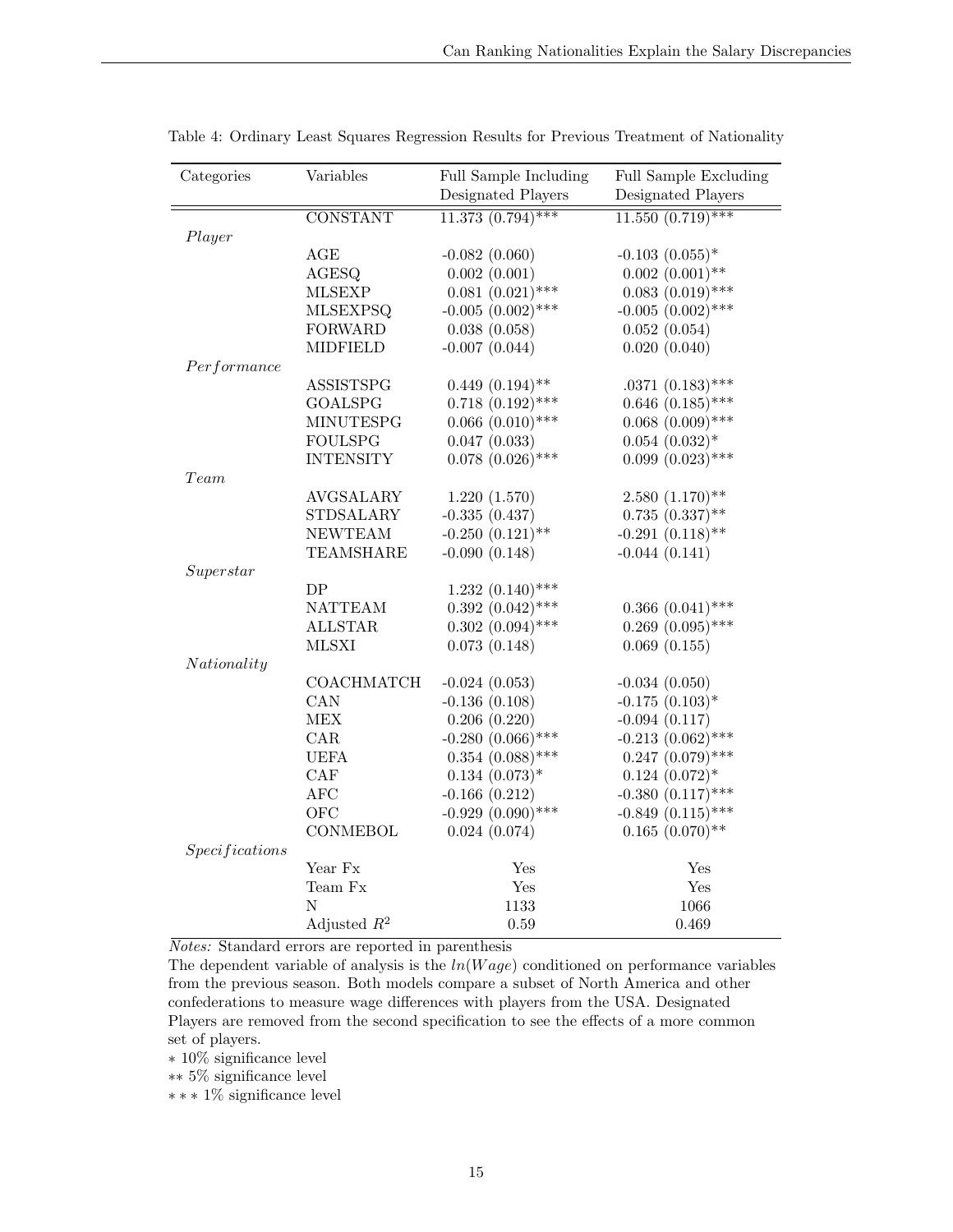| Categories     | Variables        | CONCACAF Sample<br>Including Designated<br>Players | <b>CONCACAF</b> Sample<br><b>Excluding Designated</b><br>Players |
|----------------|------------------|----------------------------------------------------|------------------------------------------------------------------|
|                | <b>CONSTANT</b>  | $11.649(0.814)$ ***                                | $12.073$ $(0.781)$ ***                                           |
| Player         |                  |                                                    |                                                                  |
|                | AGE              | $-0.119(0.062)$ *                                  | $-0.156$ $(0.060)$ ***                                           |
|                | AGESQ            | $0.002~(0.001)*$                                   | $0.003~(0.001)$ ***                                              |
|                | <b>MLSEXP</b>    | $0.099~(0.022)$ ***                                | $0.112~(0.021)$ ***                                              |
|                | <b>MLSEXPSQ</b>  | $-0.006$ $(0.002)$ ***                             | $-0.007$ $(0.002)$ ***                                           |
|                | <b>FORWARD</b>   | 0.065(0.063)                                       | 0.072(0.059)                                                     |
|                | <b>MIDFIELD</b>  | 0.037(0.046)                                       | 0.053(0.043)                                                     |
| Performance    |                  |                                                    |                                                                  |
|                | <b>ASSISTSPG</b> | 0.160(0.212)                                       | 0.075(0.199)                                                     |
|                | <b>GOALSPG</b>   | $0.521~(0.218)$ **                                 | $0.682~(0.208)$ ***                                              |
|                | MINUTESPG        | $0.058~(0.011)$ ***                                | $0.063$ $(0.010)$ ***                                            |
|                | <b>FOULSPG</b>   | 0.058(0.037)                                       | 0.044(0.036)                                                     |
|                | <b>INTENSITY</b> | $0.100~(0.026)$ ***                                | $0.091~(0.025)$ ***                                              |
| Team           |                  |                                                    |                                                                  |
|                | AVGSALARY        | 1.270(1.710)                                       | 2.020(1.330)                                                     |
|                | <b>STDSALARY</b> | $-.597(0.466)$                                     | $-0.737$ $(.378)*$                                               |
|                | <b>NEWTEAM</b>   | $-0.249(0.128)$ *                                  | $-0.251$ $(0.127)$ **                                            |
|                | <b>TEAMSHARE</b> | $-0.190(0.168)$                                    | $-0.093(0.160)$                                                  |
| Superstar      |                  |                                                    |                                                                  |
|                | DP               | $1.399(0.230)$ ***                                 |                                                                  |
|                | <b>NATTEAM</b>   | $0.432~(0.042)$ ***                                | $0.412~(0.041)$ ***                                              |
|                | <b>ALLSTAR</b>   | $0.291~(0.103)$ ***                                | $0.313(0.107)$ ***                                               |
|                | <b>MLSXI</b>     | 0.117(0.165)                                       | $-0.010(0.171)$                                                  |
| Nationality    |                  |                                                    |                                                                  |
|                | COACHMATCH       | $0.089~(0.049)*$                                   | 0.060(0.048)                                                     |
|                | TOPQUARTER       | $0.322~(0.083)$ ***                                | $0.250(0.076)$ ***                                               |
| Specifications |                  |                                                    |                                                                  |
|                | Year Fx          | Yes                                                | Yes                                                              |
|                | Team Fx          | Yes                                                | Yes                                                              |
|                | N                | 841                                                | 819                                                              |
|                | Adjusted $R^2$   | 0.56                                               | 0.471                                                            |

<span id="page-15-0"></span>

|  | Table 5: Ordinary Least Squares Regression Results for Players Representing CONCACAF Countries |  |  |  |
|--|------------------------------------------------------------------------------------------------|--|--|--|
|  |                                                                                                |  |  |  |

The dependent variable of analysis is the  $ln(Wage)$  conditioned on performance variables from the previous season. Both models estimate the effect of factors on the salary for players only representing CONCACAF nations. Designated Players are removed from the second specification to see the effects of a more common set of players.

∗ 10% significance level

∗∗ 5% significance level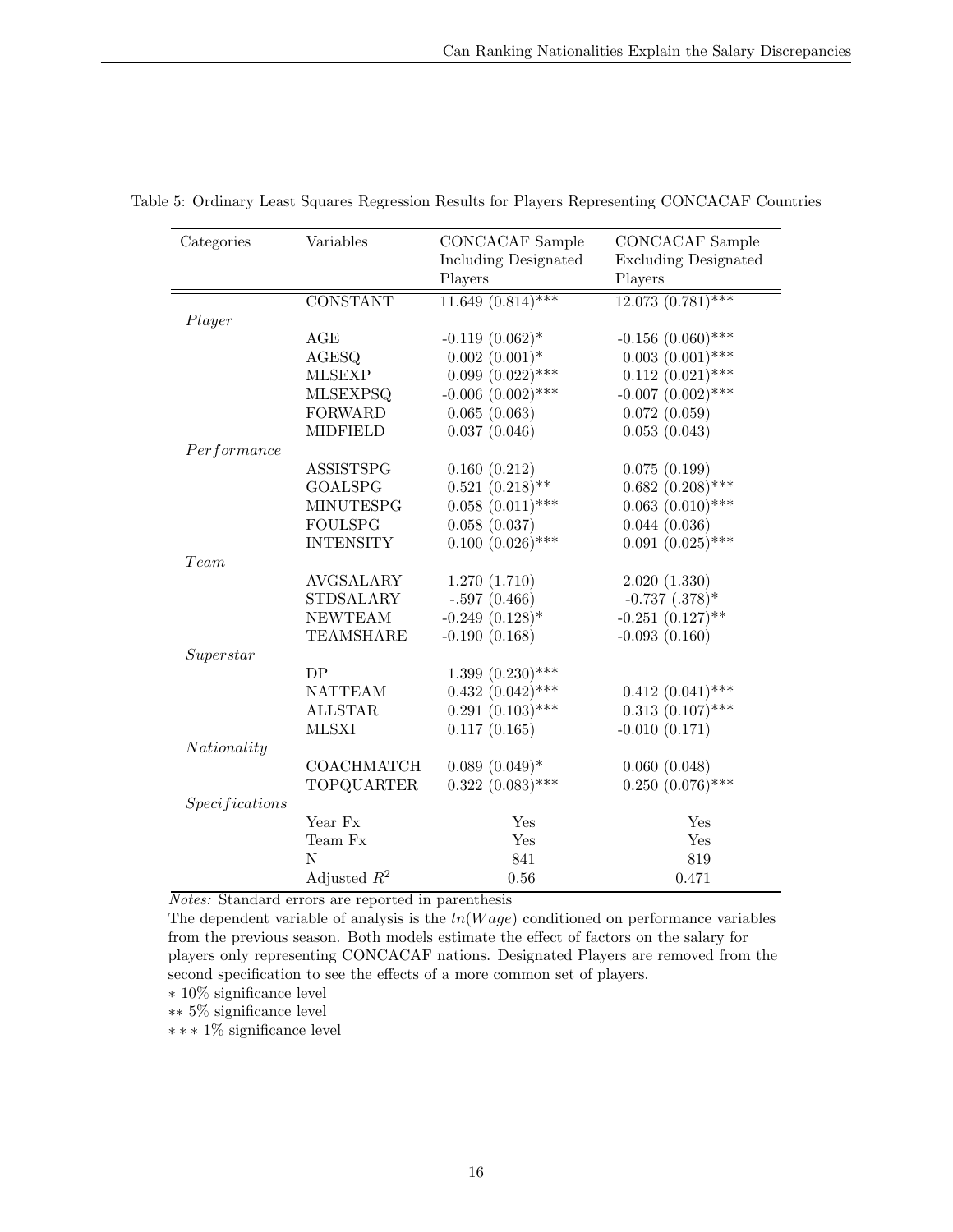| Categories     | Variables        | <b>UEFA</b> Sample     | <b>UEFA</b> Sample          |
|----------------|------------------|------------------------|-----------------------------|
|                |                  | Including Designated   | <b>Excluding Designated</b> |
|                |                  | Players                | Players                     |
|                | <b>CONSTANT</b>  | $14.773$ $(2.934)$ *** | $12.382 (3.225)$ ***        |
| Player         |                  |                        |                             |
|                | AGE              | $-0.277(0.199)$        | $-0.114(0.232)$             |
|                | AGESQ            | 0.005(0.004)           | 0.002(0.004)                |
|                | <b>MLSEXP</b>    | $-0.023(0.113)$        | $-0.122(0.110)$             |
|                | <b>MLSEXPSQ</b>  | $-0.003(0.011)$        | 0.008(0.012)                |
|                | <b>FORWARD</b>   | 0.141(0.291)           | 0.267(0.369)                |
|                | <b>MIDFIELD</b>  | $-0.023(0.267)$        | 0.284(0.358)                |
| Performance    |                  |                        |                             |
|                | <b>ASSISTSPG</b> | 0.621(0.883)           | 0.945(0.996)                |
|                | <b>GOALSPG</b>   | 0.634(0.663)           | 0.062(0.889)                |
|                | <b>MINUTESPG</b> | $0.122(0.038)$ ***     | $0.121~(0.044)$ ***         |
|                | <b>FOULSPG</b>   | 0.051(0.159)           | $-0.092(0.257)$             |
|                | <b>INTENSITY</b> | $-0.057(0.098)$        | 0.066(0.134)                |
| Team           |                  |                        |                             |
|                | AVGSALARY        | $-6.780(4.610)$        | $-03.970(5.600)$            |
|                | <b>STDSALARY</b> |                        |                             |
|                |                  | $2.540~(1.440)*$       | 1.13(1.770)                 |
|                | <b>NEWTEAM</b>   | 0.177(0.229)           | $-0.081(0.263)$             |
|                | <b>TEAMSHARE</b> | 0.335(0.390)           | 0.000(0.469)                |
| Superstar      |                  |                        |                             |
|                | DP               | $1.465(0.406)$ ***     |                             |
|                | <b>NATTEAM</b>   | $0.718~(0.242)$ ***    | $0.527~(0.245)$ **          |
|                | <b>ALLSTAR</b>   | $0.809~(0.470)*$       | 0.238(0.424)                |
|                | <b>MLSXI</b>     | $-0.470(0.477)$        | 0.205(0.468)                |
| Nationality    |                  |                        |                             |
|                | COACHMATCH       | 0.011(0.265)           | $-0.161(0.214)$             |
|                | TOPQUARTER       | $0.465$ $(0.169)$ ***  | $0.425(0.212)$ **           |
| Specifications |                  |                        |                             |
|                | Year Fx          | Yes                    | Yes                         |
|                | Team Fx          | No                     | N <sub>o</sub>              |
|                | $\overline{N}$   | 83                     | 65                          |
|                | Adjusted $R^2$   | 0.812                  | 0.41                        |

<span id="page-16-0"></span>Table 6: Ordinary Least Squares Regression Results for Players Representing UEFA Countries

The dependent variable of analysis is the  $ln(Wage)$  conditioned on performance variables from the previous season. Both models estimate the effect of factors on the salary for players only representing UEFA nations. Designated Players are removed from the second specification to see the effects of a more common set of players.

∗ 10% significance level

∗∗ 5% significance level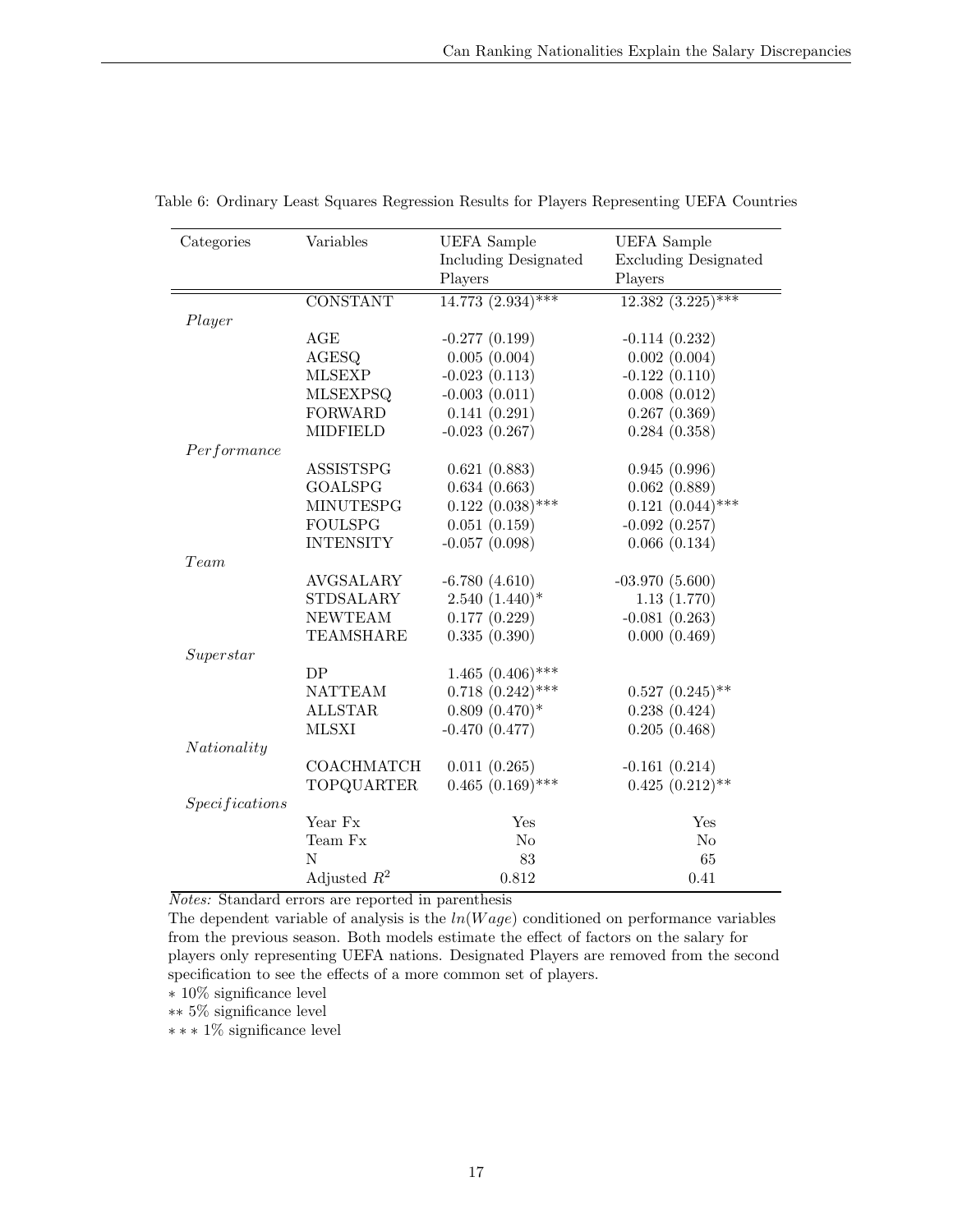| Categories     | Variables        | CAF Sample                  |
|----------------|------------------|-----------------------------|
|                |                  | <b>Excluding Designated</b> |
|                |                  | Players                     |
|                | <b>CONSTANT</b>  | $11.468~(3.407)$ ***        |
| Player         |                  |                             |
|                | $\rm{AGE}$       | $-0.090(0.262)$             |
|                | <b>AGESQ</b>     | 0.001(0.005)                |
|                | <b>MLSEXP</b>    | 0.075(0.176)                |
|                | MLSEXPSQ         | $-0.013(0.023)$             |
|                | <b>FORWARD</b>   | $-0.186(0.365)$             |
|                | <b>MIDFIELD</b>  | $-0.337(0.307)$             |
| Performance    |                  |                             |
|                | ASSISTSPG        | $2.363(0.843)$ ***          |
|                | GOALSPG          | $1.325(0.713)*$             |
|                | MINUTESPG        | $-0.005(0.048)$             |
|                | <b>FOULSPG</b>   | 0.232(0.185)                |
|                | <b>INTENSITY</b> | 0.129(0.135)                |
| Team           |                  |                             |
|                | AVGSALARY        | 8.630 (5.280)               |
|                | STDSALARY        | $-2.680(1.740)$             |
|                | <b>NEWTEAM</b>   | 0.060(0.320)                |
|                | TEAMSHARE        | 0.517(0.547)                |
| Superstar      |                  |                             |
|                | <b>NATTEAM</b>   | 0.094(0.188)                |
| Nationality    |                  |                             |
|                | TOPQUARTER       | $-0.045(0.182)$             |
| Specifications |                  |                             |
|                | Year Fx          | Yes                         |
|                | Team Fx          | No                          |
|                | N                | 74                          |
|                | Adjusted $R^2$   | 0.201                       |

<span id="page-17-0"></span>Table 7: Ordinary Least Squares Regression Results for Players Representing CAF Countries

The dependent variable of analysis is the  $ln(Wage)$ conditioned on performance variables from the previous season. This model estimates the effect of factors on the salary for players only representing CONCACAF nations. ∗ 10% significance level

∗∗ 5% significance level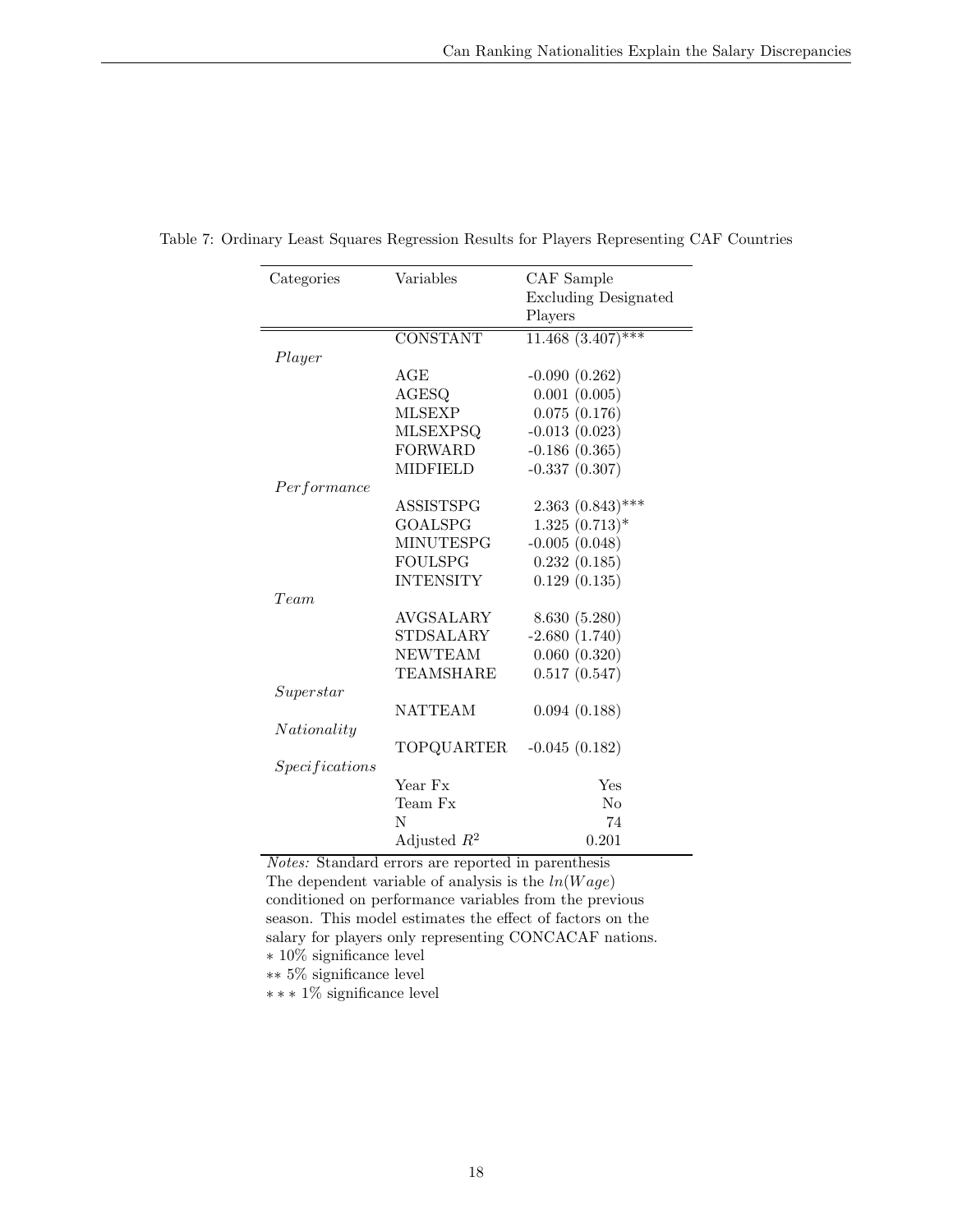| Categories     | Variables        | <b>CONMEBOL Sample</b><br>Including Designated<br>Players | <b>CONMEBOL Sample</b><br><b>Excluding Designated</b><br>Players |
|----------------|------------------|-----------------------------------------------------------|------------------------------------------------------------------|
|                | <b>CONSTANT</b>  | $6.534 (1.922)$ ***                                       | $6.350(2.276)$ ***                                               |
| Player         |                  |                                                           |                                                                  |
|                | AGE              | $0.312(0.138)$ **                                         | $0.314~(0.165)$ *                                                |
|                | AGESQ            | $-0.005$ $(0.002)$ **                                     | $-0.005$ $(0.003)$ *                                             |
|                | <b>MLSEXP</b>    | $0.172~(0.067)$ **                                        | 0.060(0.077)                                                     |
|                | <b>MLSEXPSQ</b>  | $-0.011~(0.005)$ **                                       | $-0.001(0.006)$                                                  |
|                | <b>FORWARD</b>   | $-0.286(0.182)$                                           | 0.030(0.225)                                                     |
|                | <b>MIDFIELD</b>  | $-0.044(0.143)$                                           | 0.107(0.168)                                                     |
| Performance    |                  |                                                           |                                                                  |
|                | <b>ASSISTSPG</b> | 0.246(0.518)                                              | 0.312(0.715)                                                     |
|                | GOALSPG          | $1.735(0.655)$ ***                                        | 0.470(0.834)                                                     |
|                | <b>MINUTESPG</b> | 0.004(0.036)                                              | $0.071~(0.042)^*$                                                |
|                | <b>FOULSPG</b>   | 0.078(0.078)                                              | 0.048(0.129)                                                     |
|                | <b>INTENSITY</b> | 0.053(0.076)                                              | $0.184~(0.079)$ **                                               |
| Team           |                  |                                                           |                                                                  |
|                | AVGSALARY        | 0.628(4.240)                                              | $-3.030(4.10)$                                                   |
|                | <b>STDSALARY</b> | 0.052(1.22)                                               | 0.795(1.240)                                                     |
|                | <b>NEWTEAM</b>   | $-0.122(0.251)$                                           | 0.084(0.217)                                                     |
|                | <b>TEAMSHARE</b> | $-0.041(0.460)$                                           | 0.331(0.538)                                                     |
| Superstar      |                  |                                                           |                                                                  |
|                | DP               | $0.620(0.200)$ ***                                        |                                                                  |
|                | <b>NATTEAM</b>   | 0.056(0.165)                                              | 0.018(0.249)                                                     |
|                | <b>ALLSTAR</b>   | 0.307(0.222)                                              | 0.177(0.265)                                                     |
|                | <b>MLSXI</b>     | $-0.350(0.391)$                                           | 0.565(0.344)                                                     |
| Nationality    |                  |                                                           |                                                                  |
|                | COACHMATCH       | $-1.279(0.331)$ ***                                       | $-1.517~(0.447)$ ***                                             |
|                | TOPQUARTER       | $-0.253$ $(0.112)$ **                                     | $-0.100(0.135)$                                                  |
| Specifications |                  |                                                           |                                                                  |
|                | Year Fx          | Yes                                                       | Yes                                                              |
|                | Team Fx          | N <sub>o</sub>                                            | N <sub>o</sub>                                                   |
|                | $\mathbf N$      | 120                                                       | 94                                                               |
|                | Adjusted $R^2$   | 0.52                                                      | 0.293                                                            |

<span id="page-18-0"></span>

|  |  | Table 8: Ordinary Least Squares Regression Results for Players Representing CONMEBOL Countries |  |  |  |  |  |  |
|--|--|------------------------------------------------------------------------------------------------|--|--|--|--|--|--|
|--|--|------------------------------------------------------------------------------------------------|--|--|--|--|--|--|

The dependent variable of analysis is the  $ln(Wage)$  conditioned on performance variables from the previous season. Both models estimate the effect of factors on the salary for players only representing CONMEBOL nations. Designated Players are removed from the second specification to see the effects of a more common set of players.

∗ 10% significance level

∗∗ 5% significance level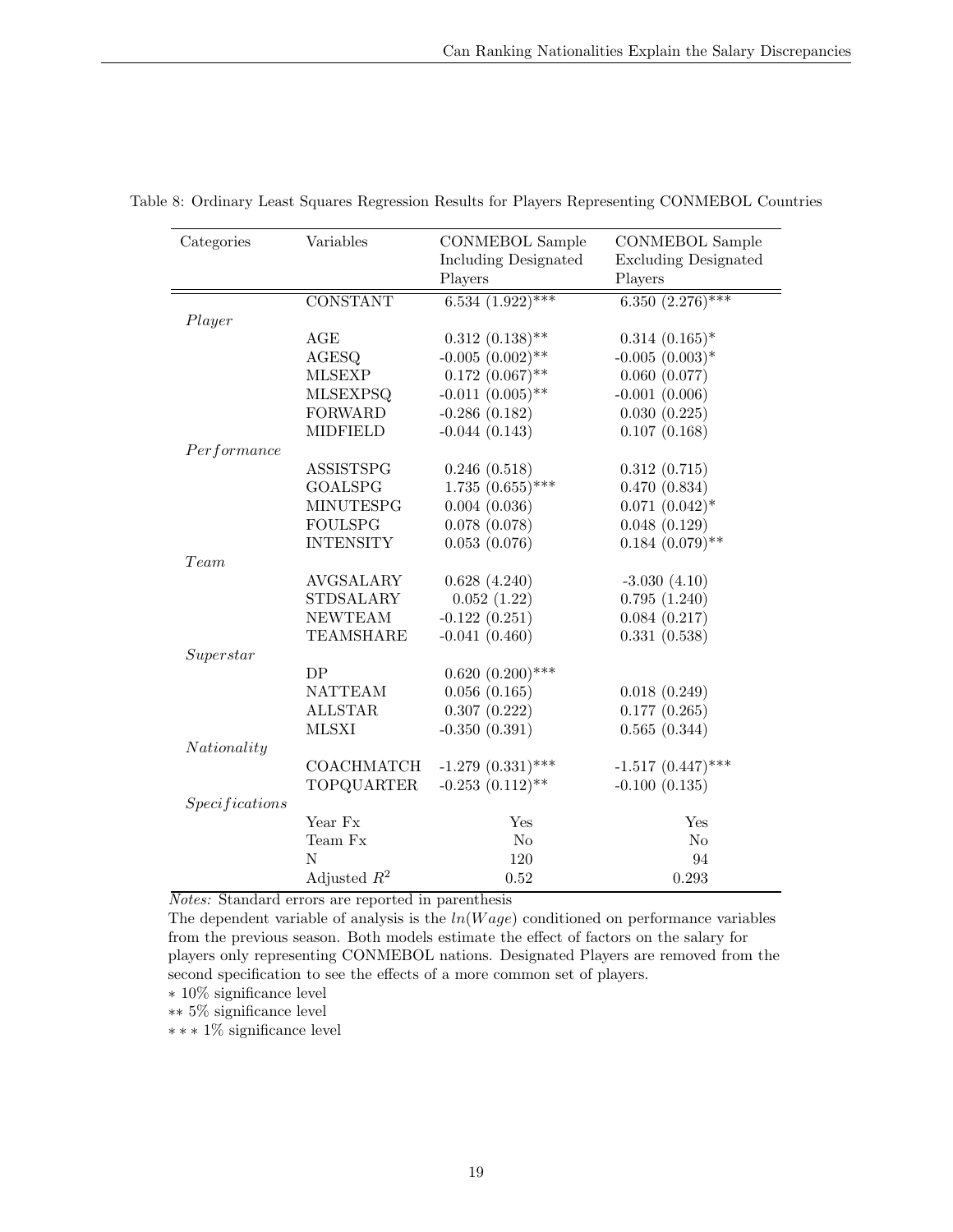| Categories     | Variables                       | Countries Ranked in    | Countries Ranked in             | Countries Ranked in    | Countries Ranked in    | Countries Ranked in    |
|----------------|---------------------------------|------------------------|---------------------------------|------------------------|------------------------|------------------------|
|                |                                 | Top Half of FIFA       | Top Third of FIFA               | Top Quarter of FIFA    | Top Twenty of FIFA     | Top Ten of FIFA        |
|                | <b>CONSTANT</b>                 | $11.407 (0.799)$ ***   | $11.547(0.783)$ ***             | $11.437(0.778)$ ***    | $11.443(0.791)$ ***    | $11.537(0.790)$ ***    |
| Player         |                                 |                        |                                 |                        |                        |                        |
|                | $\operatorname{AGE}$            | $-0.098(0.060)$        | $-0.103$ $(0.059)$ <sup>*</sup> | $-0.098(0.059)$ *      | $-0.095(0.060)$        | $-0.096(0.060)$        |
|                | AGESQ                           | $0.002~(0.001)$ **     | $0.002~(0.001)$ **              | $0.002~(0.001)$ **     | $0.002~(0.001)*$       | $0.002~(0.001)*$       |
|                | <b>MLSEXP</b>                   | $0.075~(0.020)$ ***    | $0.076$ $(0.020)$ ***           | $0.074~(0.020)$ ***    | $0.074~(0.020)$ ***    | $0.075$ $(0.021)$ ***  |
|                | <b>MLSEXPSQ</b>                 | $-0.005$ $(0.002)$ *** | $-0.005$ $(0.002)$ ***          | $-0.005$ $(0.002)$ *** | $-0.005$ $(0.002)$ *** | $-0.005$ $(0.002)$ *** |
|                | <b>FORWARD</b>                  | 0.063(0.059)           | 0.064(0.059)                    | 0.063(0.058)           | 0.067(0.059)           | 0.062(0.059)           |
|                | <b>MIDFIELD</b>                 | 0.025(0.044)           | 0.024(0.044)                    | 0.026(0.044)           | 0.020(0.044)           | 0.015(0.044)           |
| Performance    |                                 |                        |                                 |                        |                        |                        |
|                | ASSISTSPG                       | $0.408~(0.205)$ **     | $0.409~(0.206)$ **              | $0.420(0.206)$ **      | $0.403~(0.207)^*$      | $0.413(0.208)$ **      |
|                | <b>GOALSPG</b>                  | $0.784~(0.200)$ ***    | $0.774~(0.199)$ ***             | $0.765$ $(0.197)$ ***  | $0.757(0.198)$ ***     | $0.769$ $(0.200)$ ***  |
|                | <b>MINUTESPG</b>                | $0.065$ $(0.010)$ ***  | $0.065~(0.010)$ ***             | $0.064~(0.010)$ ***    | $0.065(0.010)$ ***     | $0.065$ $(0.010)$ ***  |
|                | <b>FOULSPG</b>                  | $0.080~(0.034)$ **     | $0.074~(0.034)$ **              | $0.068~(0.034)$ **     | $0.079~(0.034)$ **     | $0.080~(0.034)$ **     |
|                | <b>INTENSITY</b>                | $0.073$ $(0.026)$ ***  | $0.073$ $(0.026)$ ***           | $0.074~(0.026)$ ***    | $0.074~(0.027)$ ***    | $0.074~(0.026)$ ***    |
| $Team$         |                                 |                        |                                 |                        |                        |                        |
|                | <b>AVGSALARY</b>                | 0.000(0.000)           | 0.000(0.000)                    | 0.000(0.000)           | 0.000(0.000)           | 0.000(0.000)           |
|                | <b>STDSALARY</b>                | 0.000(0.000)           | 0.000(0.000)                    | 0.000(0.000)           | 0.000(0.000)           | 0.000(0.000)           |
|                | <b>NEWTEAM</b>                  | $-0.289$ $(0.126)$ **  | $-0.279(0.125)$ **              | $-0.281~(0.124)$ **    | $-0.284~(0.124)$ **    | $-0.281(0.123)$ **     |
|                | <b>TEAMSHARE</b>                | $-0.181(0.153)$        | $-0.196(0.151)$                 | $-0.195(0.150)$        | $-0.159(0.152)$        | $-0.158(0.153)$        |
| Superstar      |                                 |                        |                                 |                        |                        |                        |
|                | DP                              | $1.280(0.142)$ ***     | $1.270(0.143)$ ***              | $1.259(0.142)$ ***     | $1.258(0.145)$ ***     | $1.263$ $(0.145)$ ***  |
|                | <b>NATTEAM</b>                  | $0.281~(0.036)$ ***    | $0.295(0.036)$ ***              | $0.321~(0.037)$ ***    | $0.290(0.036)$ ***     | $0.284~(0.037)$ ***    |
|                | <b>ALLSTAR</b>                  | $0.306~(0.099)$ ***    | $0.303(0.100)$ ***              | $0.298(0.099)$ ***     | $0.303(0.099)$ ***     | $0.306(0.099)$ ***     |
|                | MLSXI                           | 0.104(0.159)           | 0.107(0.160)                    | 0.100(0.159)           | 0.121(0.160)           | 0.116(0.161)           |
| Nationality    |                                 |                        |                                 |                        |                        |                        |
|                | COACHMATCH                      | $-0.017(0.042)$        | $-0.029(0.043)$                 | $-0.048(0.043)$        | 0.001(0.043)           | 0.006(0.044)           |
|                | <b>TOPRANK</b>                  | $0.184~(0.094)$ *      | $0.143$ $(0.052)$ ***           | $0.198~(0.044)$ ***    | $0.113(0.044)$ **      | 0.098(0.082)           |
| Specifications |                                 |                        |                                 |                        |                        |                        |
|                | Year $\mathop{\rm Fx}\nolimits$ | Yes                    | Yes                             | Yes                    | Yes                    | Yes                    |
|                | Team Fx                         | Yes                    | Yes                             | Yes                    | Yes                    | Yes                    |
|                | $\mathbf N$                     | 1133                   | 1133                            | 1133                   | 1133                   | 1133                   |
|                | Adjusted $R^2$                  | 0.6806                 | 0.5817                          | $0.586\,$              | 0.5814                 | 0.5759                 |

Table 9: Ordinary Least Squares Regression Results for Players Representing Countries Grouped by Rank Without Regard to Confederation

The dependent variable of analysis is the  $ln(Wage)$  conditioned on performance variables from the previous season. All specifications estimate the effect of factors on the salary for <sup>p</sup>layers based on how their country ranks in the entire FIFA sample for <sup>a</sup> given year. Designated Players are notremoved from any specification to see the effects of being <sup>a</sup> superstar beyond the effects of coming from <sup>a</sup> top ranked nation.

∗ 10% significance level

<span id="page-19-0"></span>∗∗ 5% significance level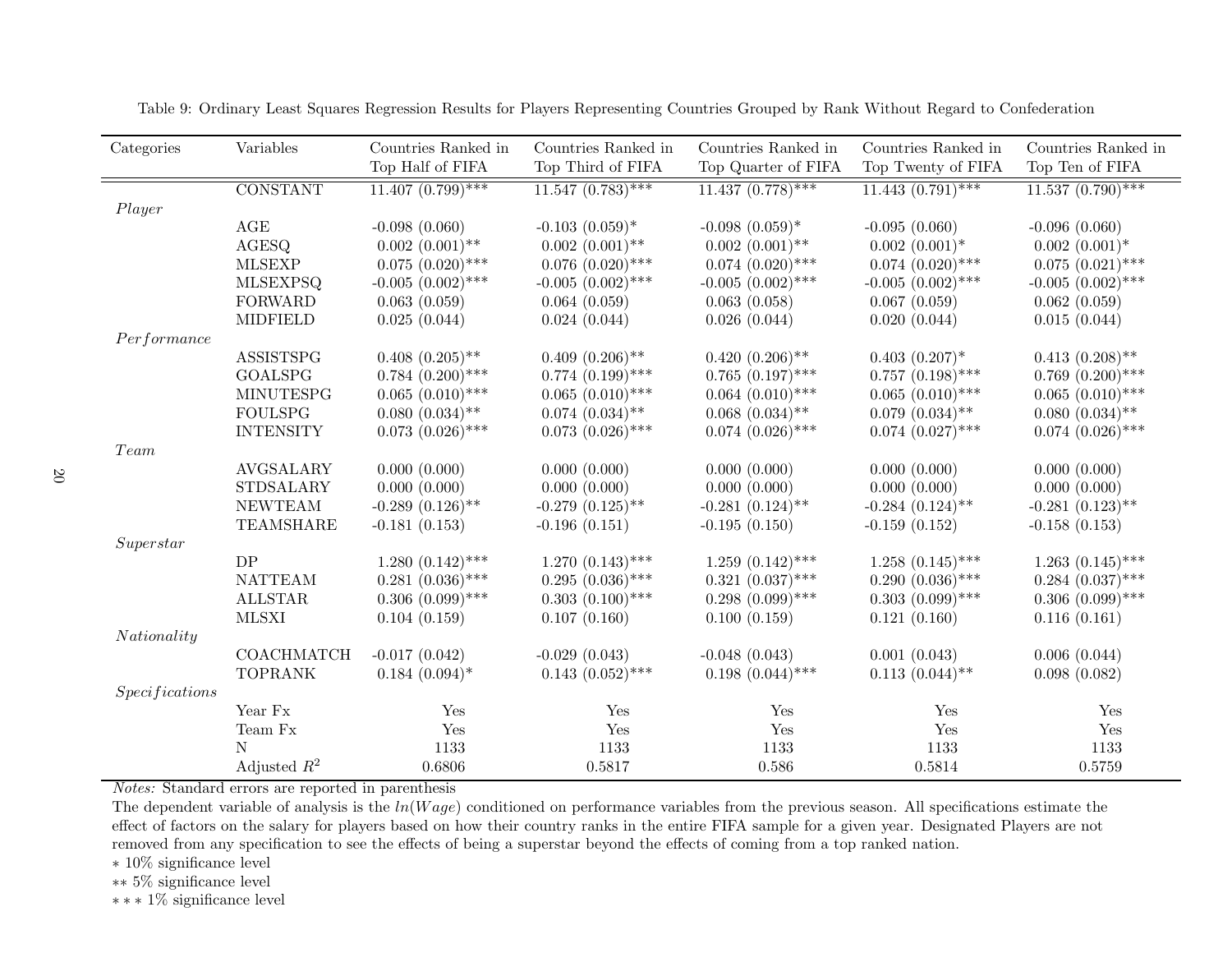| Categories                        | Variables                          | .05 Quantile                          | .010 Quantile                       | .015 Quantile                       | .50 Quantile                                  | .085 Quantile                             | .090 Quantile                                 | .095 Quantile                        |
|-----------------------------------|------------------------------------|---------------------------------------|-------------------------------------|-------------------------------------|-----------------------------------------------|-------------------------------------------|-----------------------------------------------|--------------------------------------|
|                                   | <b>CONSTANT</b>                    | $11.902 (1.332)$ ***                  | $10.411 (1.070)$ ***                | $10.533(0.979)$ ***                 | $12.015(1.150)$ ***                           | $13.648 (1.232)$ ***                      | $13.830(1.112)$ ***                           | $13.830(1.093)$ ***                  |
| $Player$                          |                                    |                                       |                                     |                                     |                                               |                                           |                                               |                                      |
|                                   | $\rm AGE$                          | $-0.116(0.095)$                       | $-0.011(0.078)$                     | $-0.029(0.073)$                     | $-0.164$ $(0.087)$ <sup>*</sup>               | $-0.233(0.094)$ **                        | $-0.215(0.087)$ **                            | $-0.180(0.079)$ **                   |
|                                   | AGESQ<br><b>MLSEXP</b>             | 0.002(0.002)<br>$0.093(0.034)$ ***    | 0.000(0.001)<br>$0.086~(0.028)$ *** | 0.001(0.001)<br>$0.097~(0.025)$ *** | $0.003$ $(0.002)$ **<br>$0.119(0.025)$ ***    | $0.004~(0.002)$ **<br>$0.074~(0.038)$ *   | $0.004~(0.002)$ **<br>0.033(0.036)            | $0.003$ $(0.001)$ **<br>0.029(0.035) |
|                                   | <b>MLSEXPSQ</b>                    | $-0.004(0.003)$                       | $-0.003(0.002)$                     | $-0.004$ $(0.002)$ **               | $-0.008$ $(0.002)$ ***                        | $-0.006$ $(0.003)$ <sup>*</sup>           | $-0.002(0.003)$                               | $-0.003(0.003)$                      |
|                                   | <b>FORWARD</b>                     | 0.039(0.077)                          | 0.039(0.077)                        | 0.065(0.078)                        | 0.103(0.078)                                  | $-0.030(0.094)$                           | $-0.021(0.106)$                               | $-0.112(0.116)$                      |
|                                   | <b>MIDFIELD</b>                    | 0.020(0.062)                          | 0.052(0.062)                        | 0.059(0.060)                        | 0.041(0.057)                                  | $-0.008(0.068)$                           | 0.031(0.069)                                  | $-0.009(0.077)$                      |
| Performance                       |                                    |                                       |                                     |                                     |                                               |                                           |                                               |                                      |
|                                   | ASSISTSPG                          | 0.131(0.250)                          | $0.475(0.260)$ *                    | 0.405(0.269)                        | 0.343(0.226)                                  | 0.301(0.258)                              | 0.083(0.283)                                  | 0.212(0.316)                         |
|                                   | GOALSPG                            | 0.284(0.258)                          | $0.721(0.262)$ ***                  | $0.674~(0.234)$ ***                 | $0.724~(0.259)$ ***                           | $0.835(0.286)$ ***                        | $0.818~(0.266)$ ***                           | $0.829(0.254)$ ***                   |
|                                   | MINUTESPG                          | 0.018(0.015)                          | $0.034~(0.013)$ ***                 | $0.048~(0.012)$ ***                 | $0.081~(0.012)$ ***                           | $0.077~(0.016)$ ***                       | $0.060~(0.018)$ ***                           | $0.037(0.019)$ *                     |
|                                   | <b>FOULSPG</b><br><b>INTENSITY</b> | $-0.040(0.048)$                       | $-0.028(0.045)$                     | $-0.004(0.045)$                     | $0.076~(0.042)^*$<br>$0.120(0.033)$ ***       | 0.057(0.067)                              | 0.085(0.063)                                  | 0.080(0.064)                         |
| $Team$                            |                                    | 0.064(0.044)                          | 0.054(0.042)                        | $0.105(0.041)$ **                   |                                               | 0.022(0.038)                              | 0.035(0.036)                                  | 0.009(0.035)                         |
|                                   | AVGSALARY                          | 0.000(0.000)                          | 0.000(0.000)                        | 0.000(0.000)                        | 0.000(0.000)                                  | 0.000(0.000)                              | 0.000(0.000)                                  | 0.000(0.000)                         |
|                                   | STDSALARY                          | 0.000(0.000)                          | 0.000(0.000)                        | 0.000(0.000)                        | $0.000(0.000)*$                               | 0.000(0.000)                              | 0.000(0.000)                                  | 0.000(0.000)                         |
|                                   | <b>NEWTEAM</b>                     | $-0.146(0.218)$                       | $-0.191(0.173)$                     | $-0.136(0.160)$                     | $-0.367$ $(0.178)$ **                         | $-0.235(0.196)$                           | $-0.239(0.194)$                               | $-0.395(0.222)$ *                    |
|                                   | <b>TEAMSHARE</b>                   | $-0.236(0.246)$                       | $-0.390(0.223)$ *                   | $-0.450(0.191)$ **                  | 0.003(0.181)                                  | 0.216(0.204)                              | 0.212(0.251)                                  | $-0.261(0.280)$                      |
| $\label{eq:superstart} Superstar$ |                                    |                                       |                                     |                                     |                                               |                                           |                                               |                                      |
|                                   | <b>NATTEAM</b>                     | $0.247~(0.087)$ ***                   | $0.364~(0.076)$ ***                 | $0.351(0.068)$ ***                  | $0.356(0.046)$ ***                            | $0.410(0.056)$ ***                        | $0.426(0.063)$ ***                            | $0.405(0.075)$ ***                   |
|                                   | <b>ALLSTAR</b>                     | 0.174(0.396)                          | $0.452(0.230)$ **                   | $0.341~(0.162)$ **                  | $0.382(0.137)$ ***                            | $0.314~(0.098)$ ***                       | $0.356(0.106)$ ***                            | $0.294(0.128)$ **                    |
| Nationality                       | MLSXI                              | $-0.273(0.511)$                       | $-0.535(0.509)$                     | $-0.014(0.489)$                     | 0.064(0.165)                                  | $-0.037(0.134)$                           | $-0.100(0.146)$                               | $-0.121(0.179)$                      |
|                                   | COACHMATCH                         | 0.002(0.078)                          | $-0.012(0.068)$                     | $-0.015(0.070)$                     | $-0.027(0.063)$                               | $-0.088(0.081)$                           | $-0.118(0.079)$                               | $-0.094(0.083)$                      |
|                                   | CAN                                | $-0.226(0.180)$                       | $-0.273(0.168)$                     | $-0.316(0.162)$ *                   | $-0.110(0.150)$                               | $-0.019(0.137)$                           | $-0.050(0.152)$                               | 0.024(0.172)                         |
|                                   | <b>MEX</b>                         | 0.128(0.118)                          | 0.073(0.123)                        | 0.012(0.138)                        | $-0.038(0.164)$                               | $-0.176(0.184)$                           | $-0.330(0.188)$ *                             | $-0.514$ $(0.182)$ ***               |
|                                   | CAR                                | $-0.192(0.116)^*$                     | $-0.305$ $(0.107)$ ***              | $-0.277$ $(0.106)$ ***              | $-0.096(0.088)$                               | $-0.217$ $(0.093)$ **                     | $-0.242~(0.094)$ ***                          | $-0.218(0.102)$ **                   |
|                                   | <b>UEFA</b>                        | $-0.026(0.136)$                       | 0.071(0.123)                        | 0.132(0.113)                        | $0.383(0.125)$ ***                            | $0.398(0.132)$ ***                        | $0.233(0.141)^*$                              | 0.166(0.137)                         |
|                                   | CAF                                | $-0.138(0.156)$                       | 0.011(0.153)                        | 0.087(0.126)                        | $0.240(0.111)$ **                             | $0.301(0.133)$ **                         | 0.197(0.143)                                  | 0.192(0.131)                         |
|                                   | $\rm{AFC}$                         | $-0.207(0.218)$                       | $-0.227(0.248)$                     | $-0.220(0.265)$                     | $-0.276$ $(0.120)$ **                         | $-0.616$ $(0.168)$ ***                    | $-0.451(0.192)$ **                            | $-0.792(0.223)$ ***                  |
|                                   | OFC<br>CONMEBOL                    | $-0.559$ $(0.250)$ **<br>0.107(0.154) | $-0.620(0.220)$ ***<br>0.092(0.118) | $-0.597(0.205)$ ***<br>0.089(0.095) | $-0.653$ $(0.175)$ ***<br>$0.347~(0.109)$ *** | $-1.002(0.186)$ ***<br>$0.387(0.122)$ *** | $-1.032$ $(0.202)$ ***<br>$0.361~(0.120)$ *** | $-1.156$ $(0.235)$ ***               |
|                                   | <b>TOPQUARTER</b>                  | 0.014(0.101)                          | 0.005(0.092)                        | 0.058(0.090)                        | $0.156(0.070)$ **                             | $0.178~(0.088)$ **                        | 0.106(0.090)                                  | $0.375(0.109)$ ***<br>0.082(0.094)   |
| <i>Specifications</i>             |                                    |                                       |                                     |                                     |                                               |                                           |                                               |                                      |
|                                   | Year Fx                            | Yes                                   | Yes                                 | Yes                                 | Yes                                           | Yes                                       | Yes                                           | Yes                                  |
|                                   | Team Fx                            | Yes                                   | Yes                                 | Yes                                 | Yes                                           | Yes                                       | Yes                                           | Yes                                  |
|                                   | N                                  | 1066                                  | 1066                                | 1066                                | 1066                                          | 1066                                      | 1066                                          | 1066                                 |
|                                   | Pseudo $R^2$                       | 0.166                                 | 0.203                               | 0.248                               | 0.323                                         | 0.283                                     | 0.289                                         | 0.313                                |

Table 10: Weighted Least Squares Regression Results for Players Based on the Quantile of Their Salaries

The dependent variable of analysis is the  $ln(Wage)$  conditioned on performance variables from the previous season. All specifications estimate the effect of factors on the salary for <sup>p</sup>layers based on how their salary ranks in the entire study sample. Designated Players are removed from all quantiles to measure the underlying nationality effectsfor all <sup>p</sup>layers.

∗ 10% significance level

<span id="page-20-0"></span>∗∗ 5% significance level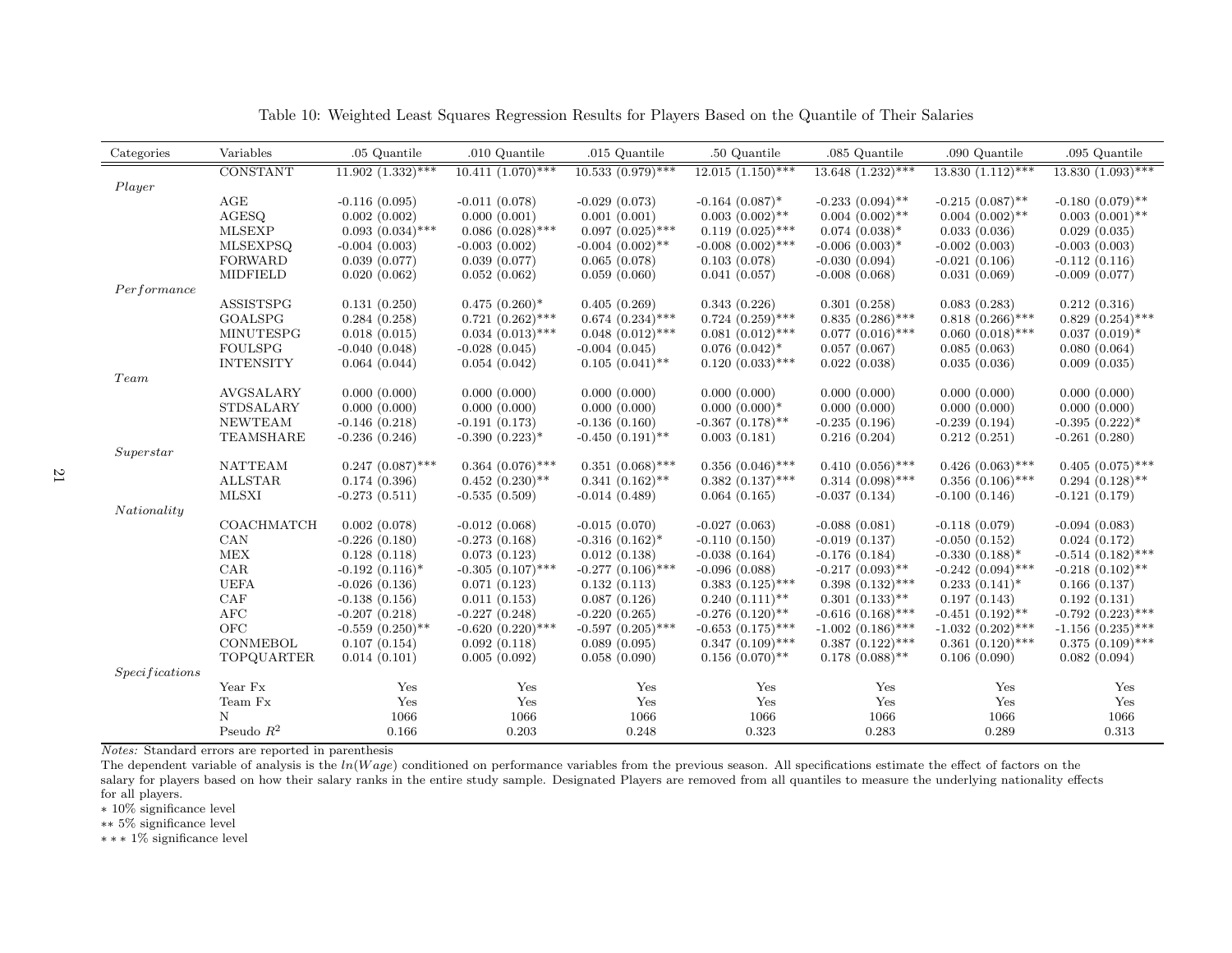#### Notes

<sup>1</sup>Superstar research is not the only focus of economics in soccer. Other studies have attempted to relate salary and performance in European and North American soccer, finding that a link does exist [\(Torgler and Schmidt,](#page-22-17) [2007,](#page-22-17) [2010;](#page-22-18) [Lee and Harrs, 2012\)](#page-22-19), while others (Nüesch, 2009) find none exists. Because of the rarity of dependent events outlined in Nüesch [\(2009\)](#page-22-20), we assume players are paid for expected performance in the upcoming season, which is often highly correlated with results from the previous season. The key to the pay-for-performance debate is that performance measures become the dependent variable with salary lagged as an independent variable. Since salary from the current season may be endogenous, authors tend to use lagged salary to avoid endogeneity issues because a player's salary between any two consecutive years is often highly correlated.

<sup>2</sup>This is a reasonable assumption considering the general substitutability of soccer players, musicians, chefs, and academics; however, these employees are typically constrained in their position.

<sup>3</sup>It is of varying opinion whether the NBA's Houston Rockets (MLB's Seattle Mariners) maintained contracts with Yao Ming (Ichiro Suzuki) for his talents and for their ability to reach the Chinese (Japanese) market.

<sup>4</sup>For a detailed look at the history of professional soccer in the United States, see [Jewell and Molina](#page-22-21) [\(2005\)](#page-22-21).

<sup>5</sup>The correlation between guaranteed compensation and base salary is .883.

<sup>6</sup>Field players may not be perfect substitutes for one another, but have a much higher degree of substitutability than a goalkeeper and a field player because of the high degree of specialization for keepers.

<sup>7</sup>FIFA only allows players to represent nationalities that players hold citizenship with, as well as being able to provide a "clear connection" to any country they want to represent.

<sup>8</sup>The US Pyramid represents the structure of the soccer leagues in the United States. Unlike international leagues, the US Soccer Federation does not relegate or delegate teams between the levels in the pyramid.

<sup>9</sup>Few previous studies cited the presence of heteroskedasticity in their models, but after performing a Breusch-Pagan Test for Heteroskedasticity within Stata 10.2, it reveled a  $\chi^2 > 36$  indicating the presence of heteroskedasticity within the data.